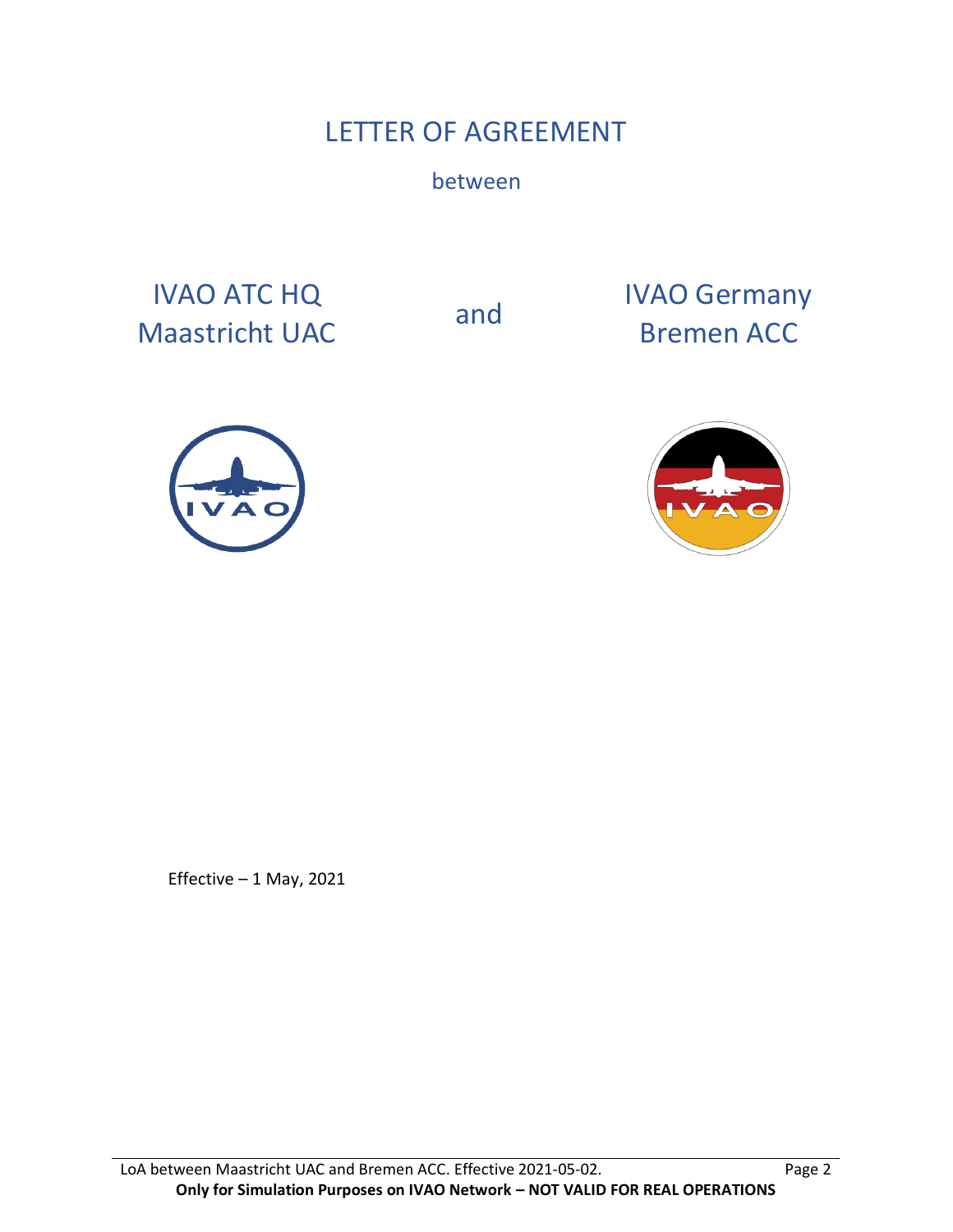## 1 General

#### 1.1 Purpose

The purpose of this Letter of Agreement is to define the coordination procedures to be applied between Maastricht UAC and Bremen ACC when providing ATS to General Air Traffic and Operational Air Traffic.

These procedures are supplementary to those specified in IVAO Documentation and/or Divisional website Documents.

#### 1.2 Operational Status.

Both Divisions shall keep each other advised of any changes in the operational status of their facilities and navigational aids, which may affect the procedures specified in this Letter of Agreement.

## 2 Areas of Responsibility for the Provision of ATS

#### 2.1 Areas of Responsibility

The lateral and vertical limits of the respective areas of responsibility are as follows:

Note: See para 2.2 for the description of the areas where delegation of the responsibility for the provision of ATS is applicable.

#### 2.1.1 Maastricht UAC

| Lateral limits:  | Hannover MaastrichtUIR as published in the AIP Germany |
|------------------|--------------------------------------------------------|
| Vertical limits: | FL 245 $-$ FL 660                                      |

ICAO airspace classification for the area of responsibility of Maastricht UAC along the common boundary of the areas of responsibility of Maastricht UAC and Bremen ACC is described in Annex B to this Letter of Agreement.

#### 2.1.2 Bremen ACC

| Lateral limits:  | Bremen FIR and Rhein UIR as published in the AIP Germany |                              |  |  |  |
|------------------|----------------------------------------------------------|------------------------------|--|--|--|
| Vertical limits: | North and South Sectors<br>East Sectors                  | GND – FL 245<br>GND – FL 285 |  |  |  |

ICAO airspace classification for the area of responsibility of Bremen ACC along the common boundary of the areas of responsibility of Maastricht UAC and Bremen ACC is described in Annex B to this Letter of Agreement.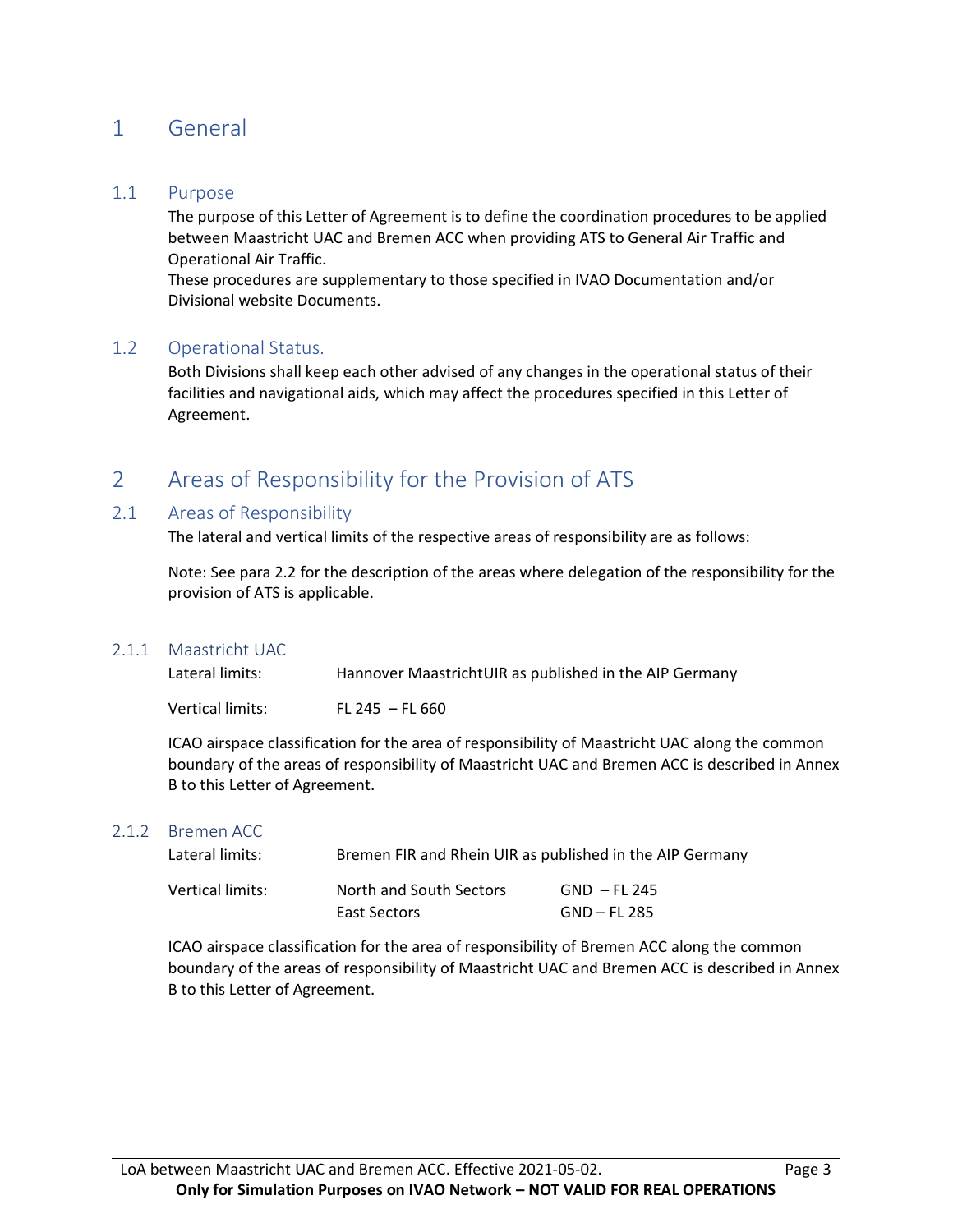2.2 Areas for Cross Border Provision of ATS (ATS Delegation)

The provision of ATS in respect of this LoA means the following services: Air Traffic Control Service (ATC), Flight Information Service (FIS) for controlled flights, Alerting Service (ALRS)

- 2.2.1 Delegation of ATS from Maastricht UAC to Bremen ACC Not applicable.
- 2.2.2 Delegation of ATS from Bremen ACC to Maastricht UAC

Within the Bremen FIR / Rhein UIR the provision of ATS to GAT and OAT in accordance with the airspace classification is performed by Maastricht UAC within the following area(s):

SCHWERIN SOUTH LOW Area – See Appendix 2

Lateral Limits: N541500 E0115334 – N524350 E0110626 – N540800 E0111530 – N541745 E0113811 N541500 E0115334

Vertical limits: FL 245 – FL 285

Airspace Classification: C

RISOK LOW Area – See Appendix 2

Lateral Limits: N514816 E0110825 – N515028 E0111230 – N515430 E01107389 – N514816 E0110825

Vertical limits: FL 245 – FL 285

Airspace Classification: C

#### 2.2.3 Other Areas for Cross Border Provision of ATS

Areas for cross-border provision of ATS defined with other coordinating air traffic services units along the common boundary of the areas of responsibility of Maastricht UAC and Bremen ACC are described in Annex B to this Letter of Agreement.

#### 2.2.4 Alerting Service

The ATS unit responsible for the provision of ATS, by virtue of delegation, shall provide alerting service and shall notify immediately the supervisor of the delegating ATS unit. The supervisor of the delegating ATS unit shall notify the appropriate rescue coordination centre as required.

2.2.5 Territorial Matters

- Not applicable -

2.3 Special Provisions

- Not applicable -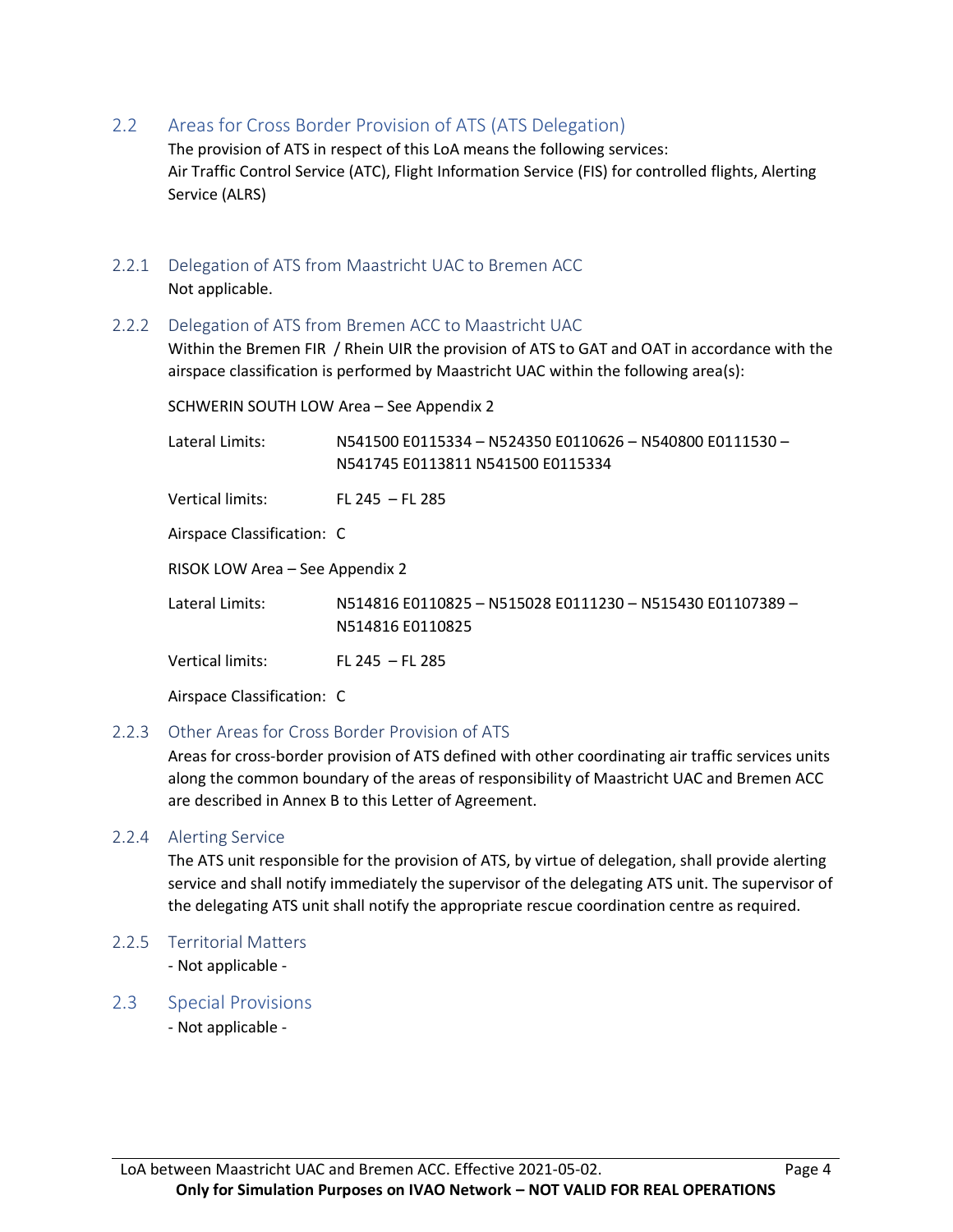## 3 Procedures

The procedures to be applied by Maastricht UAC and Bremen ACC are detailed in the Annexes to this Letter of Agreement:

| Annex A | Definitions and Abbreviations                      |
|---------|----------------------------------------------------|
| Annex B | Area of Common Interest                            |
| Annex C | <b>Exchange of Flight Data</b>                     |
| Annex D | Procedures for Coordination                        |
| Annex E | Transfer of Control and Transfer of Communications |
| Annex F | ATS Surveillance Based Coordination Procedures     |
| Annex G | <b>Checklist of Pages</b>                          |

### 4 Revisions and Deviations.

### 4.1 Revision of this Letter of Agreement

The revision of the present Letter of Agreement, excluding Annexes and their Appendices, requires the mutual written consent of the signatories.

### 4.2 Revision of the Annexes to the Letter of Agreement.

The revision of Annexes to the present Letter of Agreement requires the mutual written consent of the representatives of the respective IVAO Divisions designated by the respective signatories, normally the ATC Operations Coordinator at the respective Division.

### 4.3 Temporary Deviations.

When necessary, the ATC Department of the IVAO Divisions concerned may introduce, by mutual agreement and for a specified period of time, temporary modifications to the procedures laid down in the Annexes to the present Letter of Agreement.

### 4.4 Incidental Deviations.

Instances may arise where incidental deviations from the procedures specified in the Annexes to this Letter of Agreement may become necessary. Under these circumstances air traffic controllers are expected to exercise their best judgement to ensure the safety and efficiency of air traffic.

### 5 Cancellation.

- 5.1 Cancellation of the present Letter of Agreement by mutual written agreement of the respective IVAO Divisions may take place at any time.
- 5.2 Cancellation of this Letter of Agreement by either IVAO Division is possible at any time, provided that the cancelling party declares its intention in writing to cancel the Letter of Agreement with a minimum pre-notification time of 6 months before the date the cancellation is to take effect.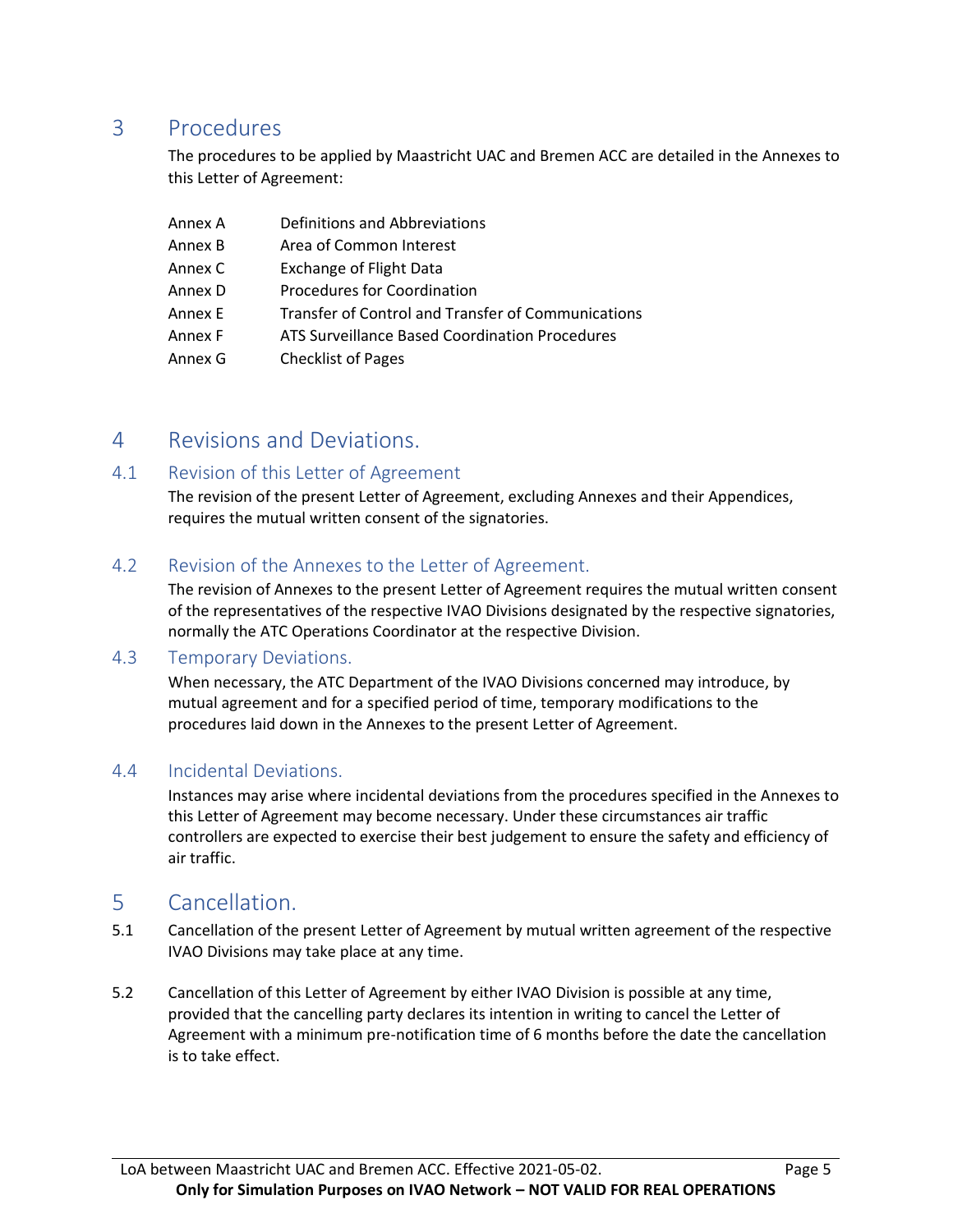# 6 Interpretation and Settlement of Disputes.

- 6.1 Should any doubt or diverging views arise regarding the interpretation of any provision of the present Letter of Agreement or in case of dispute regarding its application, the parties shall endeavor to reach a solution acceptable to both of them.
- 6.2 Should no agreement be reached, each of the parties shall refer to IVAO HQ ATC Operations Department, to which the dispute shall be submitted for settlement.

## 7 Validity

This LoA becomes effective 1 May, 2021 and supersedes the Letter of Agreement between Maastricht ACC and Bremen ACC dated N/A.

Shaun Ellis – 471730 Kevin Franz – 434522

ATC Operations Director - Germany ATC Operations Coordinator - Germany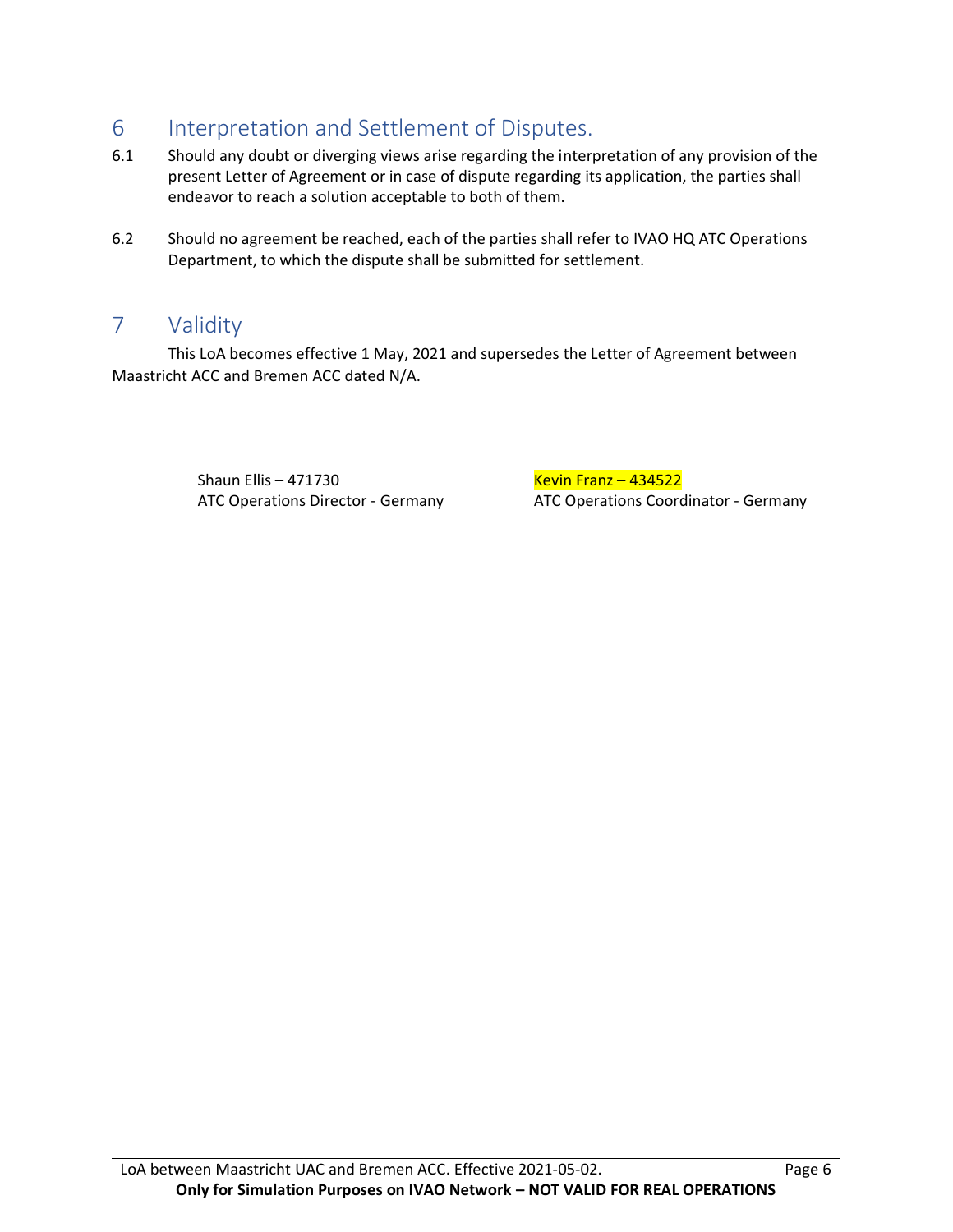## Appendix 1

# **Schwerin South Low Area – (see para. 2.2.1)**

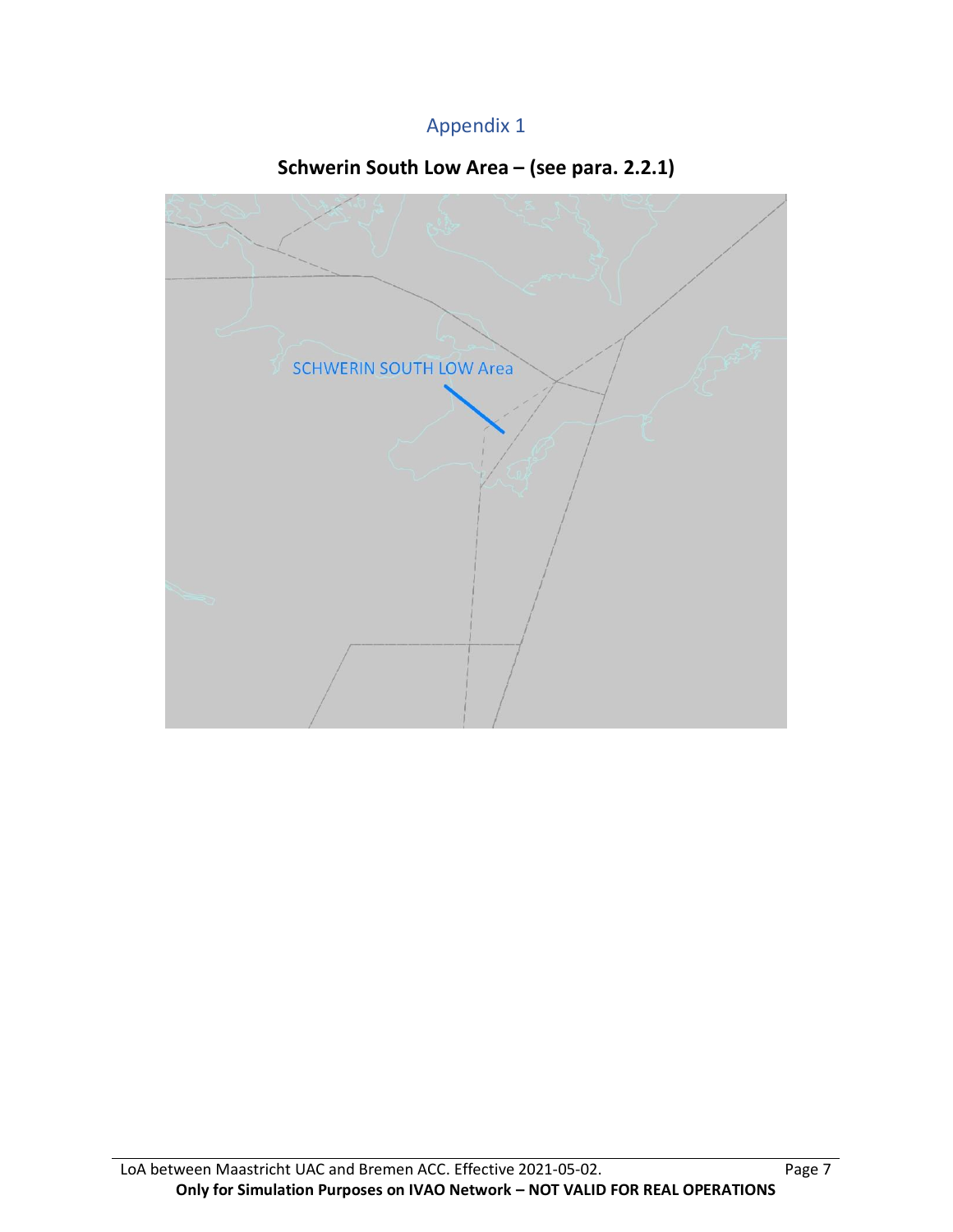## Appendix 2



# **RISOK LOW Area – (see para. 2.2.2)**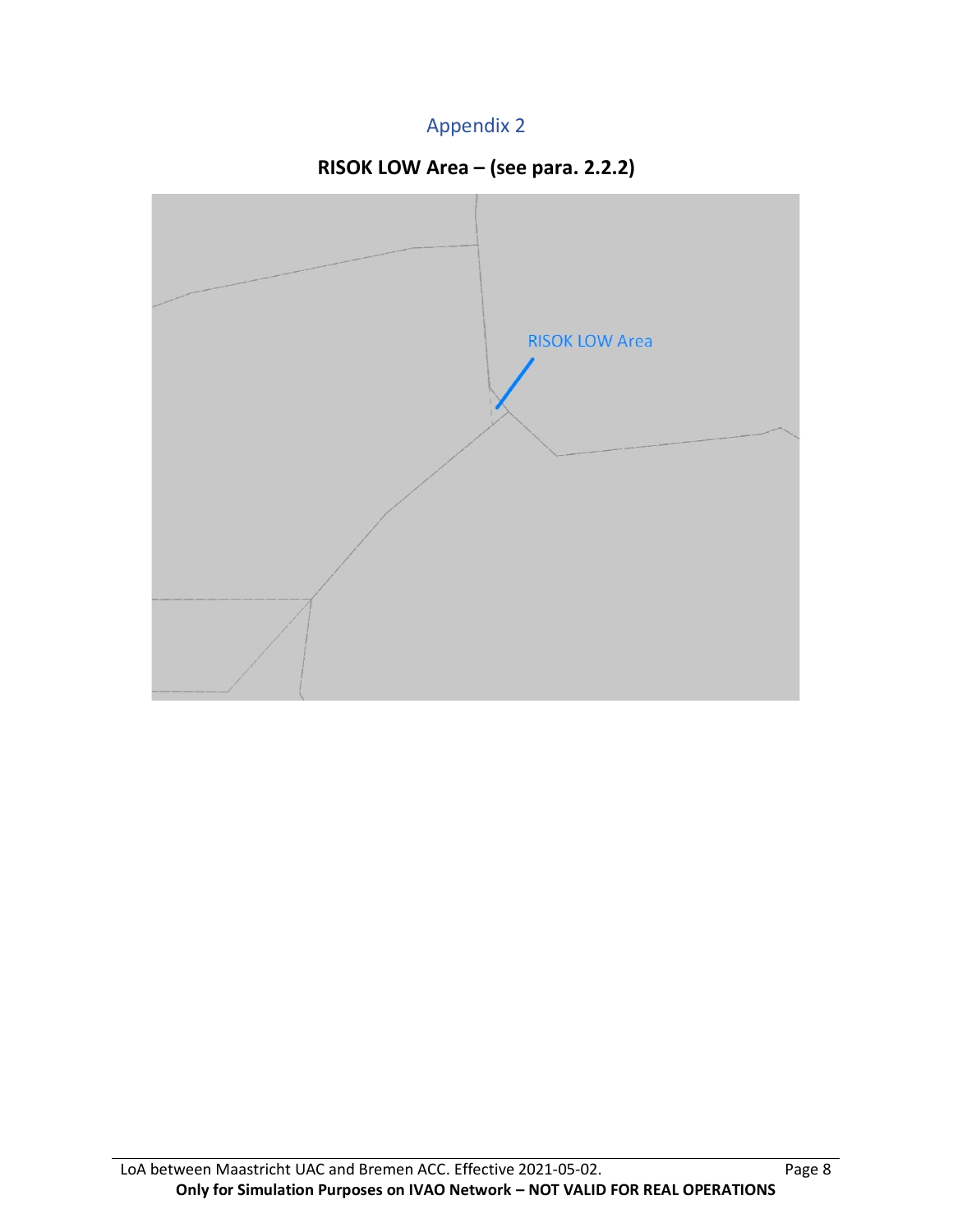### **Maastricht** UAC<sup>2</sup> **Bremen ACC**

## Annex A.

### Definitions and Abbreviations

Effective: 2021-05-02 Revised: N/A

#### A.1 Definitions.

#### A.1.1 Area of Responsibility

An airspace of defined dimensions where a sole ATS unit has responsibility for providing air traffic services.

#### A.1.2 Area of Common Interest

A volume of airspace as agreed between two ATS units, extending into the adjacent/subjacent Areas of Responsibility, within which airspace structure and related activities may have an impact on air traffic coordination procedures.

#### A.1.3 Approval Request

Request from an ATS-unit to the ATS sector concerned for an approval of:

• an aircraft not yet airborne, whenever the flying time to the transfer of control point is less than the agreed minimum prenotification time, or

• an aircraft in flight intending to operate under conditions other than those described in mutually agreed procedures.

#### A.1.4 Division Level.

The flight level dividing two superimposed AoR for the provision of ATS.

#### A.1.5 General Air Traffic.

All flights which are conducted in accordance with the rules and procedures of ICAO and/or the national civil aviation regulations and legislation.

#### A.1.6 Operational Air Traffic.

All flights which do not comply with the provisions stated for GAT and for which rules and procedures have been specified by appropriate national authorities.

#### A.1.7 Reduced Vertical Separation Minimum.

A vertical separation minimum of 300 m (1 000 ft) which is applied between FL 290 and FL 410 inclusive, on the basis of regional air navigation agreements and in accordance with conditions specified therein.

#### A.1.7.1 RVSM Approved Aircraft

Aircraft that have received State approval for RVSM operations within the EUR RVSM airspace.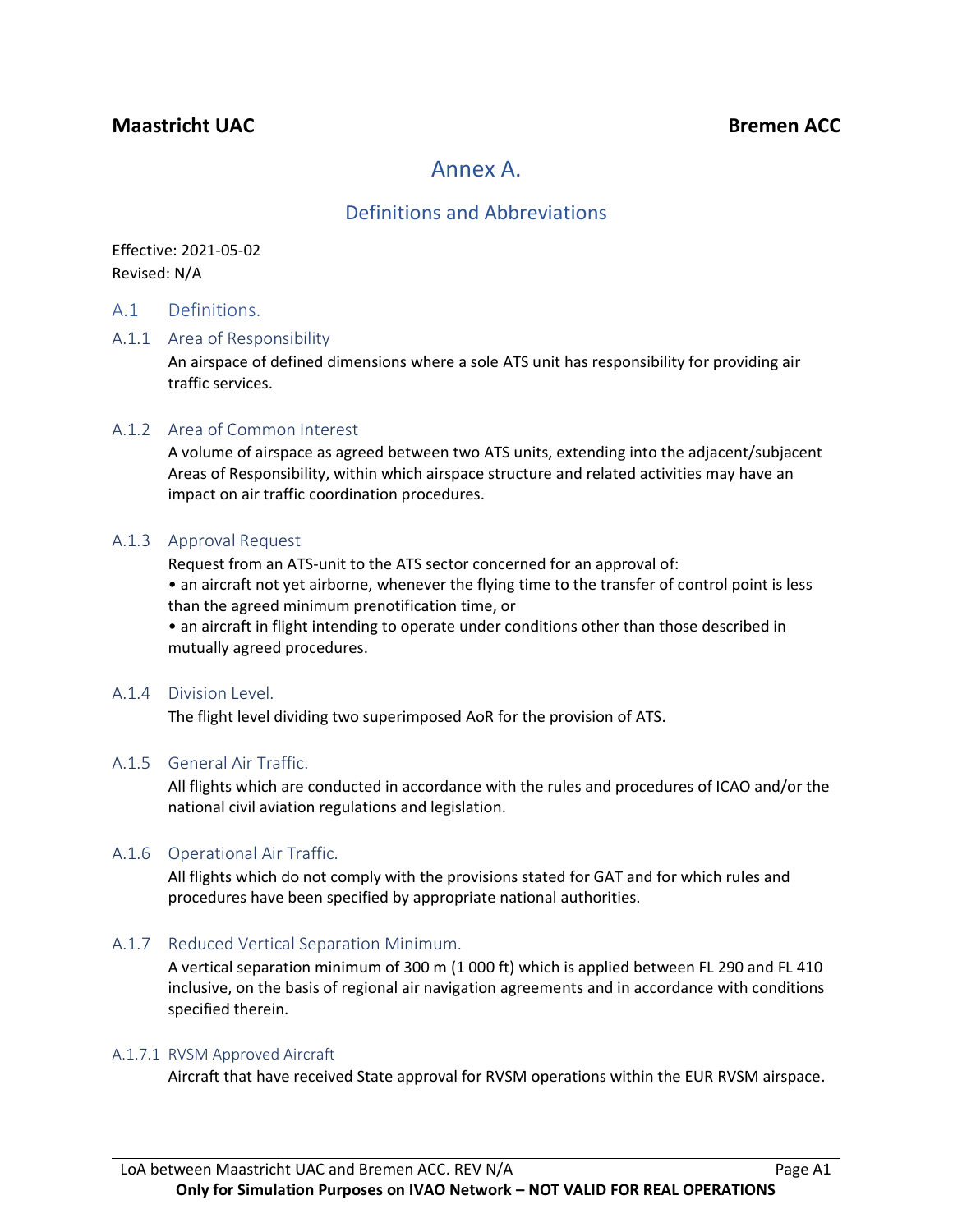#### A.1.8 Release

#### A.1.8.1 Release for Climb

An authorization for the accepting sector to climb (a) specific aircraft before the transfer of control.

Note: The transferring sector remains responsible within its Area of Responsibility for separation between the transferred aircraft and other aircraft unknown to the accepting unit, unless otherwise agreed.

#### A.1.8.2 Release for Descent

An authorization for the accepting sector to descend (a) specific aircraft before the transfer of control.

Note: The transferring sector remains responsible within its Area of Responsibility for separation between the transferred aircraft and other aircraft unknown to the accepting unit, unless otherwise agreed.

#### A.1.8.3 Release for Turn

An authorization for the accepting sector to turn (a) specific aircraft away from the current flight path by not more than 45 o before the transfer of control

Note: The transferring sector remains responsible within its Area of Responsibility for separation between the transferred aircraft and other aircraft unknown to the accepting unit, unless otherwise agreed.

#### A.1.9 State Aircraft

For the purposes of EUR RVSM, only aircraft used in military, customs or police services shall qualify as State aircraft.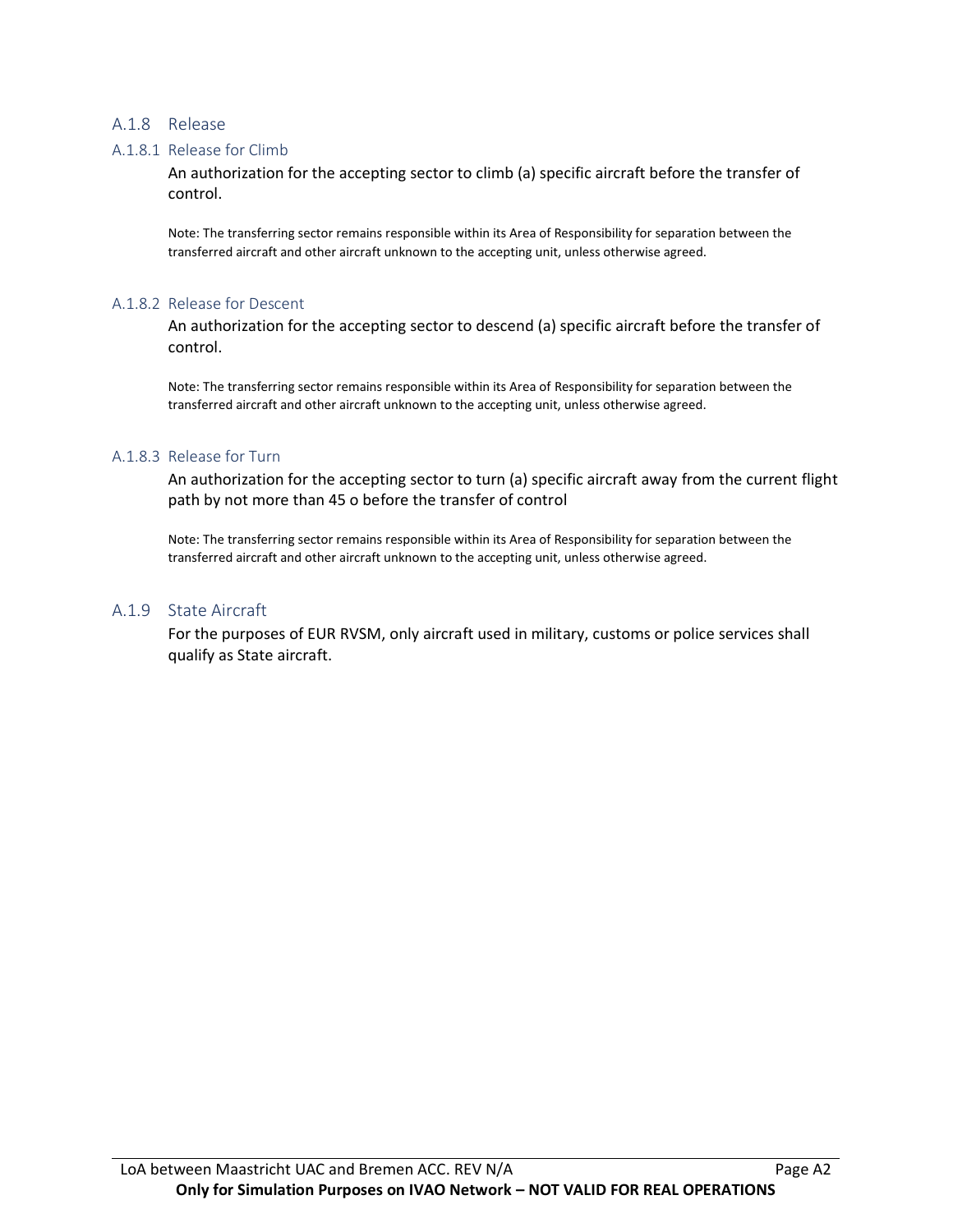### A.2 Abbreviations.

| <b>ACC</b>  | Area Control Center                          | <b>NM</b>         | <b>Nautical Mile</b>                      |
|-------------|----------------------------------------------|-------------------|-------------------------------------------|
| ACI*        | Area of Common Interest                      | <b>NM</b>         | <b>EUROCONTROL Network</b>                |
|             |                                              |                   | Management                                |
| <b>AIP</b>  | <b>Aeronautical Information Publication</b>  |                   |                                           |
| AoR*        | Area of Responsibility                       | OAT*              | <b>Operational Air Traffic</b>            |
| <b>APP</b>  | Approach Area / Approach ATS Unit            | OLDI <sup>*</sup> | On-line Data Interchange                  |
| <b>ATC</b>  | Air Traffic Control                          | <b>ORCAM</b>      | <b>Originating Region Code Assignment</b> |
|             |                                              |                   | Method                                    |
| <b>ATS</b>  | <b>Air Traffic Services</b>                  |                   |                                           |
| <b>ATZ</b>  | Air Traffic Zone                             | <b>RTF</b>        | Radio Telephony                           |
|             |                                              | <b>RVSM</b>       | <b>Reduced Vertical Separation</b>        |
|             |                                              |                   | Minimum                                   |
| <b>CBA</b>  | Cross-Border Area                            |                   |                                           |
| <b>CDR</b>  | <b>Conditional Route</b>                     | <b>SFC</b>        | Surface                                   |
| COP*        | <b>Coordination Point</b>                    | <b>SID</b>        | <b>Standard Instrument Departure</b>      |
| <b>CRC</b>  | <b>Control and Reporting Centre</b>          | <b>SSR</b>        | Secondary Surveillance Radar              |
| <b>CTA</b>  | Control Area                                 | <b>STAR</b>       | <b>Standard Instrument Arrival</b>        |
| <b>CTR</b>  | Control / Enroute ATS Unit                   |                   |                                           |
| <b>CTZ</b>  | Control Zone                                 | <b>TMA</b>        | <b>Terminal Maneuvering Area</b>          |
|             |                                              | <b>TRA</b>        | <b>Temporary Reserved Area</b>            |
| DFL*        | Division Flight Level                        | <b>TSA</b>        | <b>Temporary Segregated Area</b>          |
|             |                                              | <b>TWR</b>        | Aerodrome Control Tower                   |
| <b>ETO</b>  | <b>Estimated Time Over Significant Point</b> |                   |                                           |
| <b>EUR</b>  | European                                     | <b>UAC</b>        | <b>Upper Area Control Centre</b>          |
|             |                                              | UHF               | <b>Ultra High Frequency</b>               |
| <b>FIR</b>  | <b>Flight Information Region</b>             | <b>UIR</b>        | <b>Upper Flight Information Region</b>    |
| FLA*        | <b>Flight Level Allocation</b>               | <b>UNL</b>        | Unlimited                                 |
| <b>FIS</b>  | <b>Flight Information Services</b>           | <b>UTC</b>        | <b>Coordinated Universal Time</b>         |
| FL.         | Flight Level                                 |                   |                                           |
|             |                                              | <b>VCS</b>        | <b>Voice Communication System</b>         |
| GAT*        | <b>General Air Traffic</b>                   | <b>VFR</b>        | <b>Visual Flight Rules</b>                |
| <b>GND</b>  | Ground                                       | <b>VHF</b>        | Very High Frequency                       |
|             |                                              |                   |                                           |
| <b>ICAO</b> | International Civil Aviation Organization    |                   |                                           |
| <b>IFR</b>  | Instrument Flight Rules                      |                   |                                           |
|             |                                              |                   |                                           |
| <b>KHz</b>  | Kilohertz                                    |                   |                                           |
|             |                                              |                   |                                           |
| $LoA*$      | Letter of Agreement                          |                   |                                           |
|             |                                              |                   |                                           |
| <b>MHz</b>  | Megahertz                                    |                   |                                           |

Note: Abbreviations marked with an \* are non-ICAO abbreviations.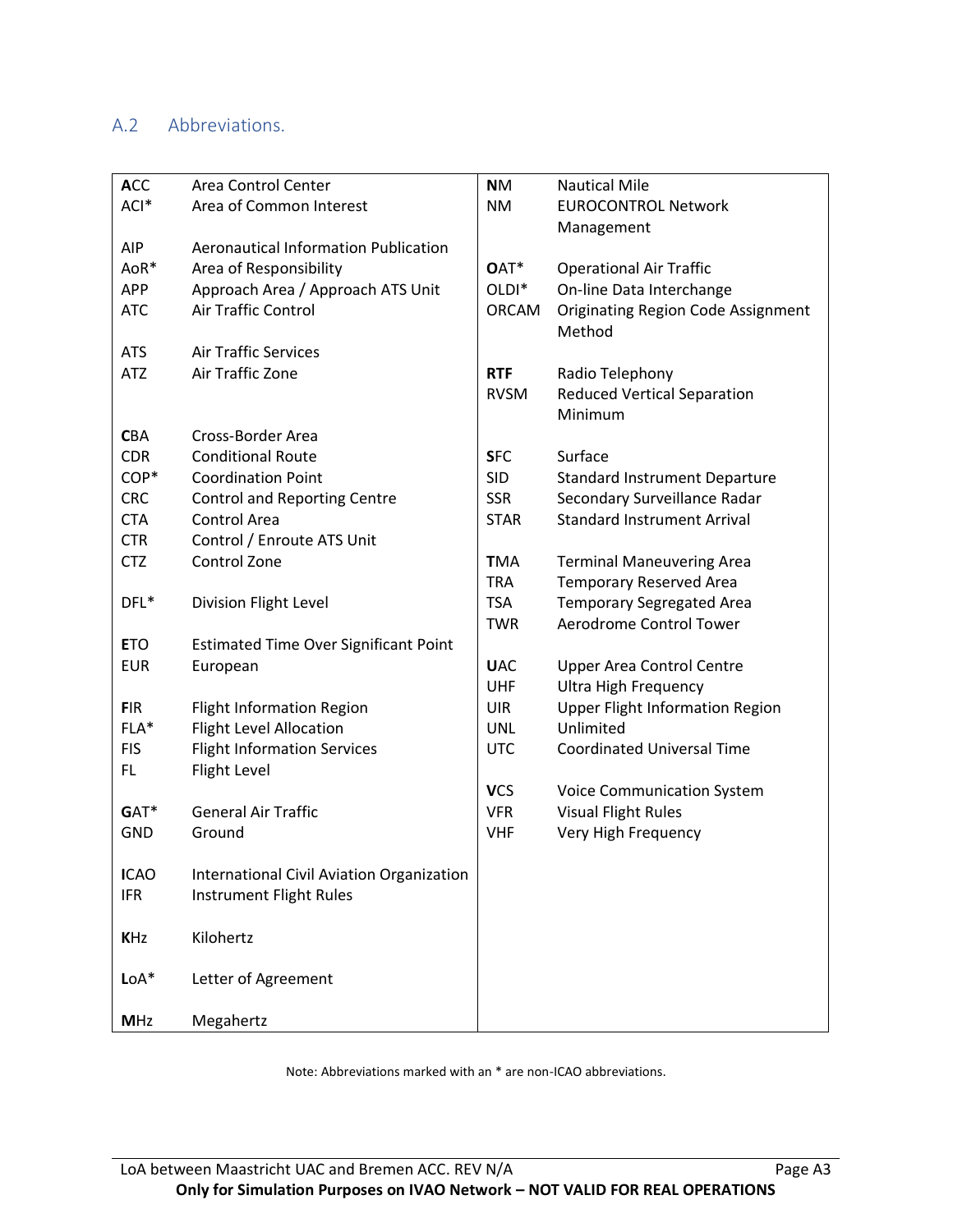# Annex B.

### Area of Common Interest

Effective: 2021-05-02 Revised: N/A

### B.1 Airspace Structure and Classification within the Area of Common Interest. The Airspace structure within the ACI is shown in Appendix of Annex B

B.1.1 Hannover Maastricht UIR

| Area         | <b>Vertical Limits</b> | Airspace<br><b>Classification</b> |
|--------------|------------------------|-----------------------------------|
| Hannover UIR | <b>FL 245 – UNL</b>    | C (FL245 – FL660)                 |

### B.1.2 Bremen and Munich FIRs / Rhein UIR

| Area              | <b>Vertical Limits</b> | Airspace<br><b>Classification</b> |
|-------------------|------------------------|-----------------------------------|
| <b>Bremen FIR</b> | GND – FL 245           | C (FL100 - FL245)                 |
| Munich FIR        | $GND - FL$ 315         | C (FL100 - FL315)                 |
| Rhein UIR         | <b>FL 245 - UNL</b>    | $C$ (FL245 – FL660)               |

### B.2 Sectorisation within the Area of Common Interest

The Sectorisation within the ACI is shown in Appendix 1 of Annex B

- B.3 Special Areas within the Area of Common Interest
- B.3.1 Areas for Cross/Border Provision of ATS defined with other ATS Units within the ACI.
- B.3.1.1 ATS provision by Copenhagen ACC

Within the Hannover UIR, Rhein UIR and Bremen FIR the provision of ATS in accordance with the airspace classification is performed by Copenhagen ACC within the following areas:

B.3.1.1.1 Michaelsdorf Area – See Appendix 2 of Annex B

Lateral Limits: N542700 E0120000 – N541745 E0113811 – N543400 E0105900 – N543920 E0104000 – along FIR/UIR boundary to – N542700 E0120000

Vertical limits: GND – FL 660

Airspace Classification: C (at and above FL100)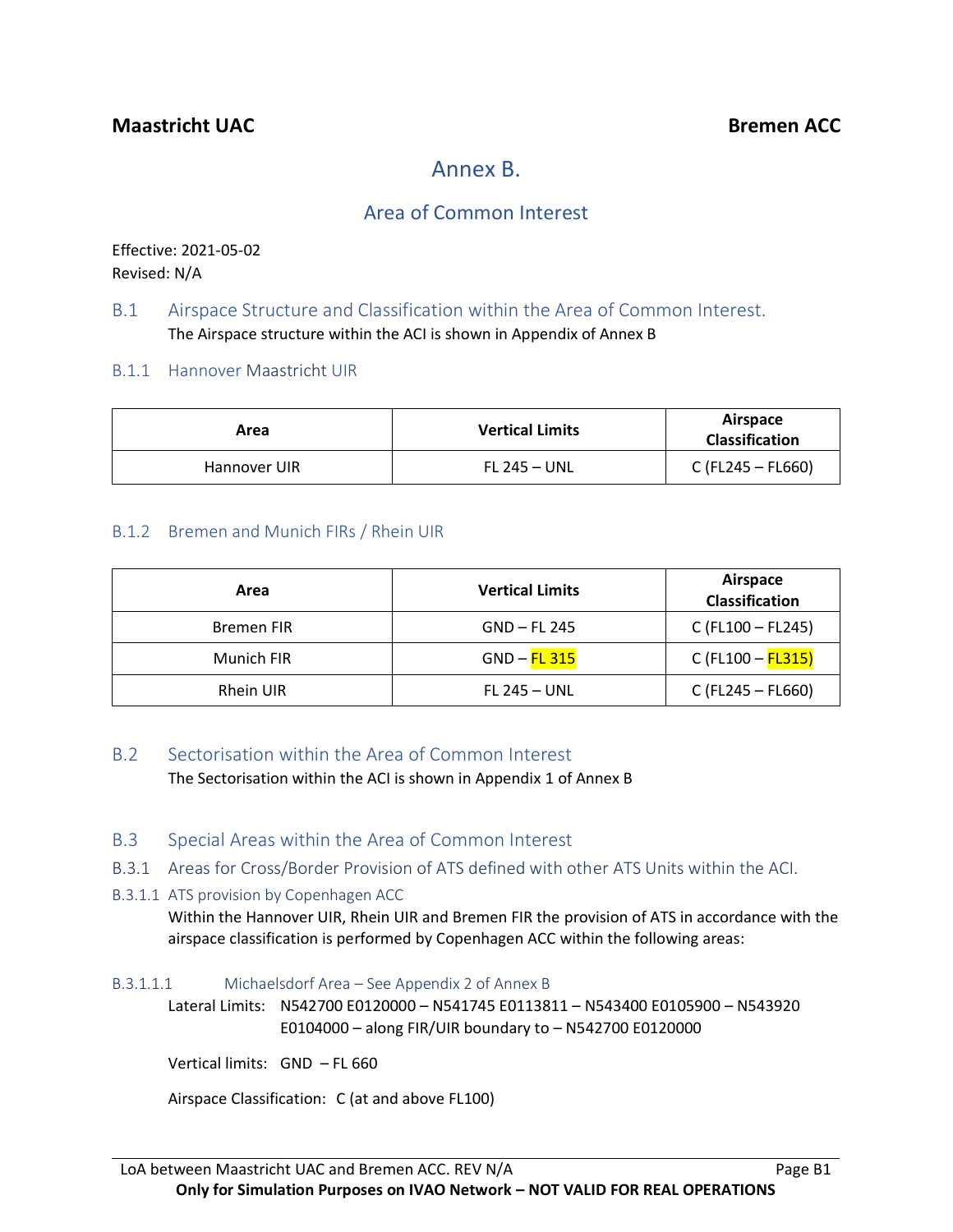#### B.3.1.1.2 Alsie Area – See Appendix 2 of Annex B

Lateral Limits: N545439 E0084000 – along UIR boundary to – N543930 E0103000 – N543800 E0084500 – N544200 E0084000 – N545439 E0084000

Vertical limits: FL 245 – FL 660

Airspace Classification: C

B.3.1.1.3 Schwerin North Area – See Appendix 2 of Annex B

Lateral Limits: N542700 E0120000 – N541500 E0115334 – N541745 E0113811 – N542700 E0120000

Vertical limits: FL 285 – FL 660 from Karlsruhe UAC to Copenhagen ACC FL 105 – FL 285 from Bremen ACC to Copenhagen ACC

Airspace Classification: C

#### B.3.1.2 ATS provision by Karlsruhe UAC

Within the Hannover UIR the provision of ATS in accordance with the airspace classification is performed by Karlsruhe UAC within the following areas:

#### B.3.1.2.1 Arpe Area – See Appendix 2 of Annex B

Lateral Limits: N511147 E0082929 – N511612 E0082440 – N511215 E0081026 – N510851 E0080308 – N510600 E0075700 – N505557 E0074056 – N504331 E0074850 – along the Hannover / Rhein UIR boundary to – N511147 E0082929

Vertical limits: FL 245 – FL 660

Airspace Classification: C

#### B.3.1.2.2 ABGUS HIGH Area – See Appendix 2 of Annex B

Lateral Limits: N513400 E0104200 – N514530 E0110845 – N514816 E0110825 – N514316 E0105905 – N513400 E0104200

Vertical limits: FL 315 – FL 660

Airspace Classification: C

#### B.3.1.3 ATS provision by Munich ACC

Within the Hannover UIR the provision of ATS in accordance with the airspace classification is performed by Munich ACC within the following areas:

#### B.3.1.3.1 ABGUS LOW Area – See Appendix 2 of Annex B

Lateral Limits: N513400 E0104200 – N514530 E0110845 – N514816 E0110825 – N514316 E0105905 – N513400 E0104200

Vertical limits: FL 245 – FL 315

Airspace Classification: C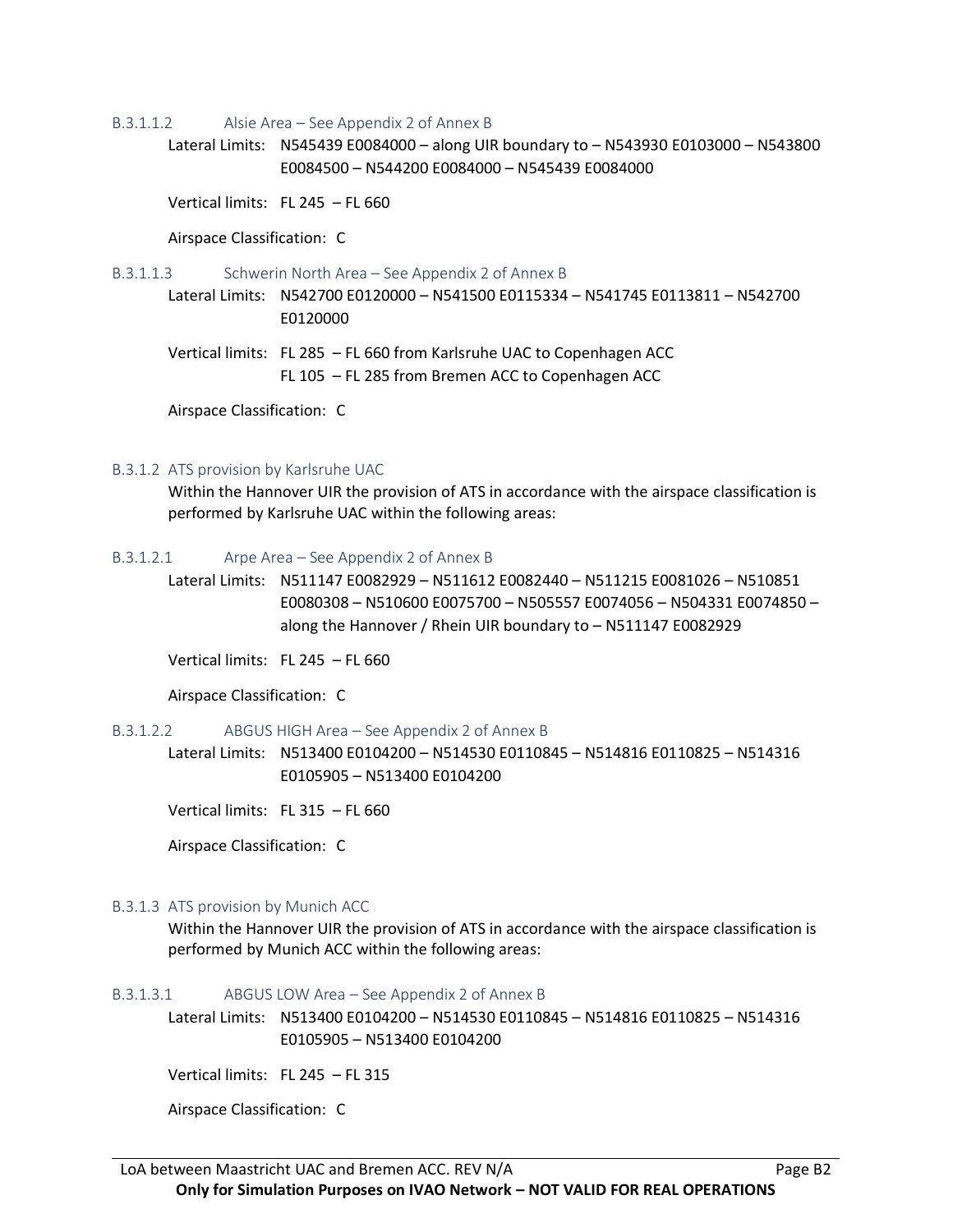#### B.3.1.4 ATS provision by Langen ACC

Within the Bremen FIR the provision of ATS in accordance with the airspace classification is performed by Langen ACC within the following areas:

B.3.1.4.1 RIMET Area – See Appendix 2 of Annex B

Lateral Limits: N512842 E0100342 – N512913 E0103533 – N512002 E0102315 – N512001 E0100334 – N512842 E0100342

Vertical limits: FL 235 – FL 245

Airspace Classification: C

B.3.1.5 ATS provision by Maastricht UAC

Within the Rhein UIR the provision of ATS in accordance with the airspace classification is performed by Maastricht UAC within the following areas:

B.3.1.5.1 Schwerin South High Area – See Appendix 2 of Annex B

Lateral Limits: N541500 E0115334 – N524350 E0110626 – N540800 E0111530 – N541745 E0113811 – N541500 E0115334

Vertical limits: FL 285 – FL 660

Airspace Classification: C

#### B.3.1.5.2 Warburg Area – See Appendix 2 of Annex B

Lateral Limits: N511147 E0082929 – N510500 E0083651 – N510508 E0085435 – N510508 E0091443 – N510508 E0092600 – N510549 E0092622 –N511008 E0092750 – N512000 E0093102 – N512000 E0091000 – N512000 E0084600 – N511147 E0082929.

Vertical limits: FL 245 – FL 660

Airspace Classification: C

#### B.3.1.5.3 KEMAD LOW Area – See Appendix 2 of Annex B

Lateral Limits: N512000 E0093102 – N512000 E0093500 –N512000 E0095610 – N512001 E0100334 –N510542 E0100321 – N510500 E0100227 – N510508 E0092600 – N510549 E0092622 – N511008 E0092750 – N512000 E0093102

Vertical limits: FL 245 – FL 255

Airspace Classification: C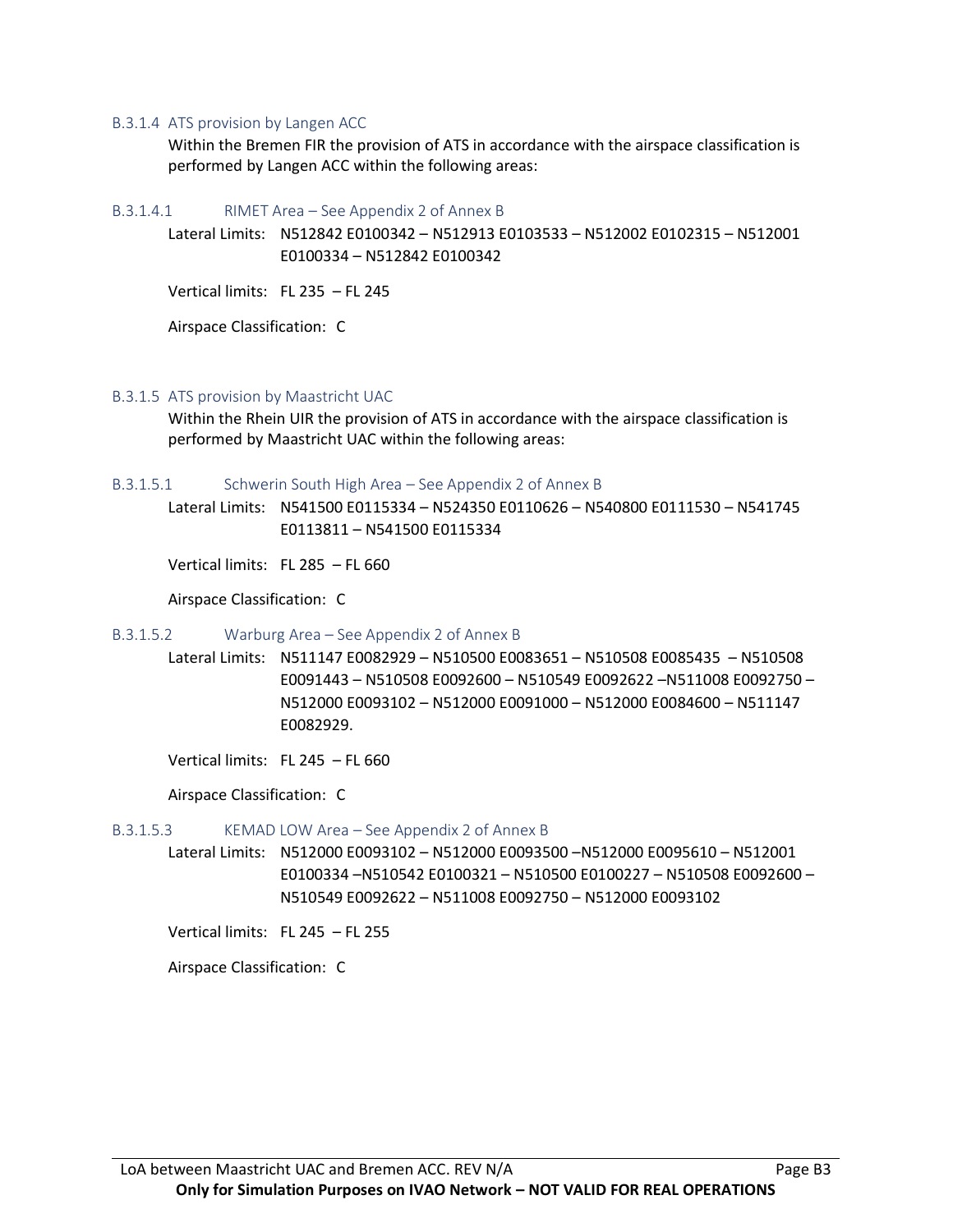#### B.3.1.5.4 KEMAD HIGH Area – See Appendix 2 of Annex B

Lateral Limits: N512000 E0093102 – N512000 E0093500 –N512000 E0095610 – N512001 E0100334 –N512002 E0102315 – N510542 E0100321 –N510500 E0100227 – N510508 E0092600 – N510549 E0092622 – N511008 E0092750 –N512000 E0093102

Vertical limits: FL 255 – FL 295

Airspace Classification: C

#### B.3.1.5.5 NOMKA Area – See Appendix 2 of Annex B

Lateral Limits: N512000 E0095610 – N512001 E0100334 – N512002 E0102315 – N512913 E0103533 –N513400 E0104200 – N512000 E0095610

Vertical limits: FL 245 – FL 660

Airspace Classification: C

#### B.3.1.5.6 RISOK High Area – See Appendix 2 of Annex B

Lateral Limits: N514816 E0110825 – N515028 E0111230 – N515430 E0110739 – N514816 E0110825

Vertical limits: FL 285 – FL 660

Airspace Classification: C

#### B.3.1.6 Other Areas

Not Applicable

B.3.2 Non-published Coordination Points within the Area of Common Interest. None.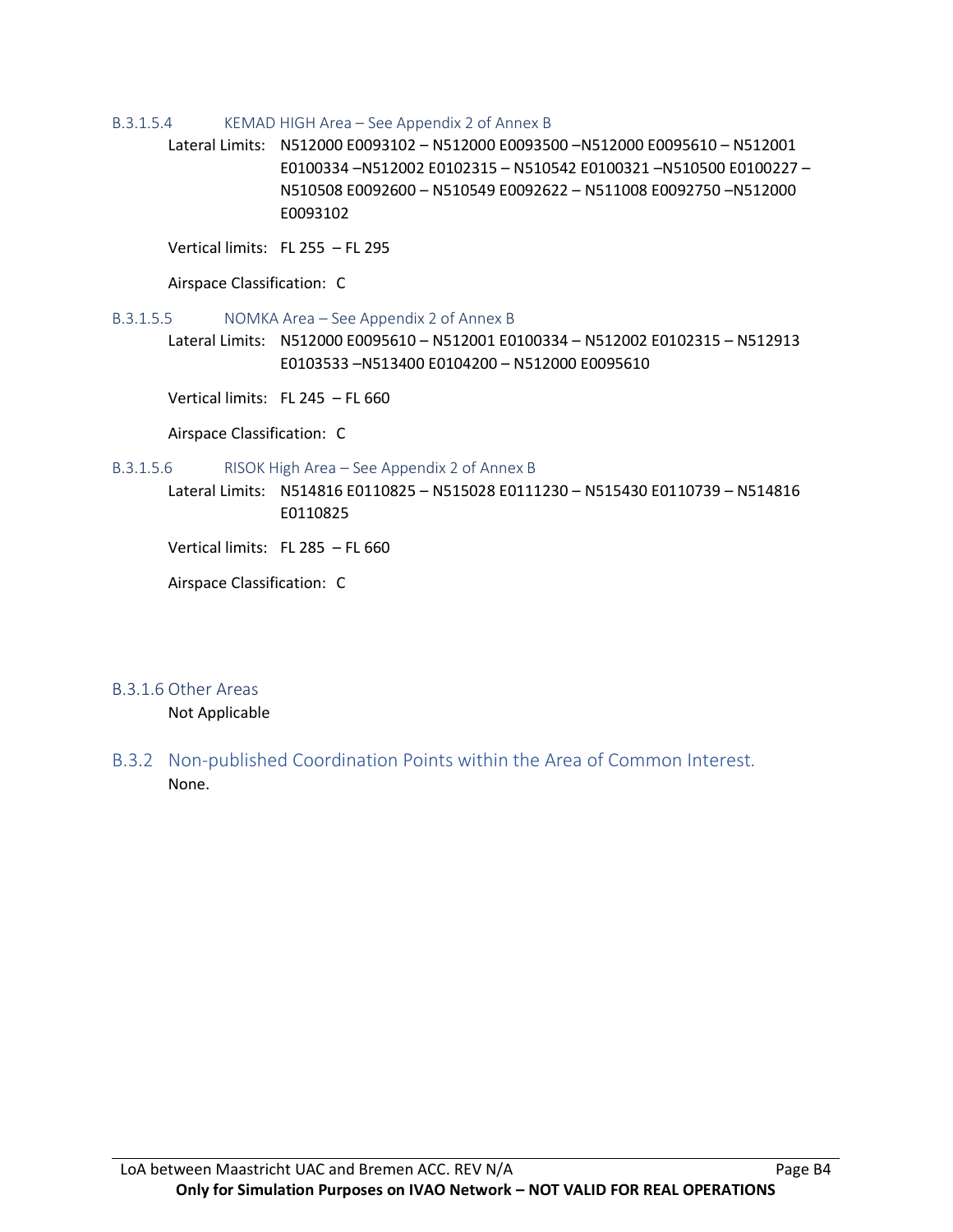### Appendix 1 of Annex B.

### **Maastricht UAC Sectorization**

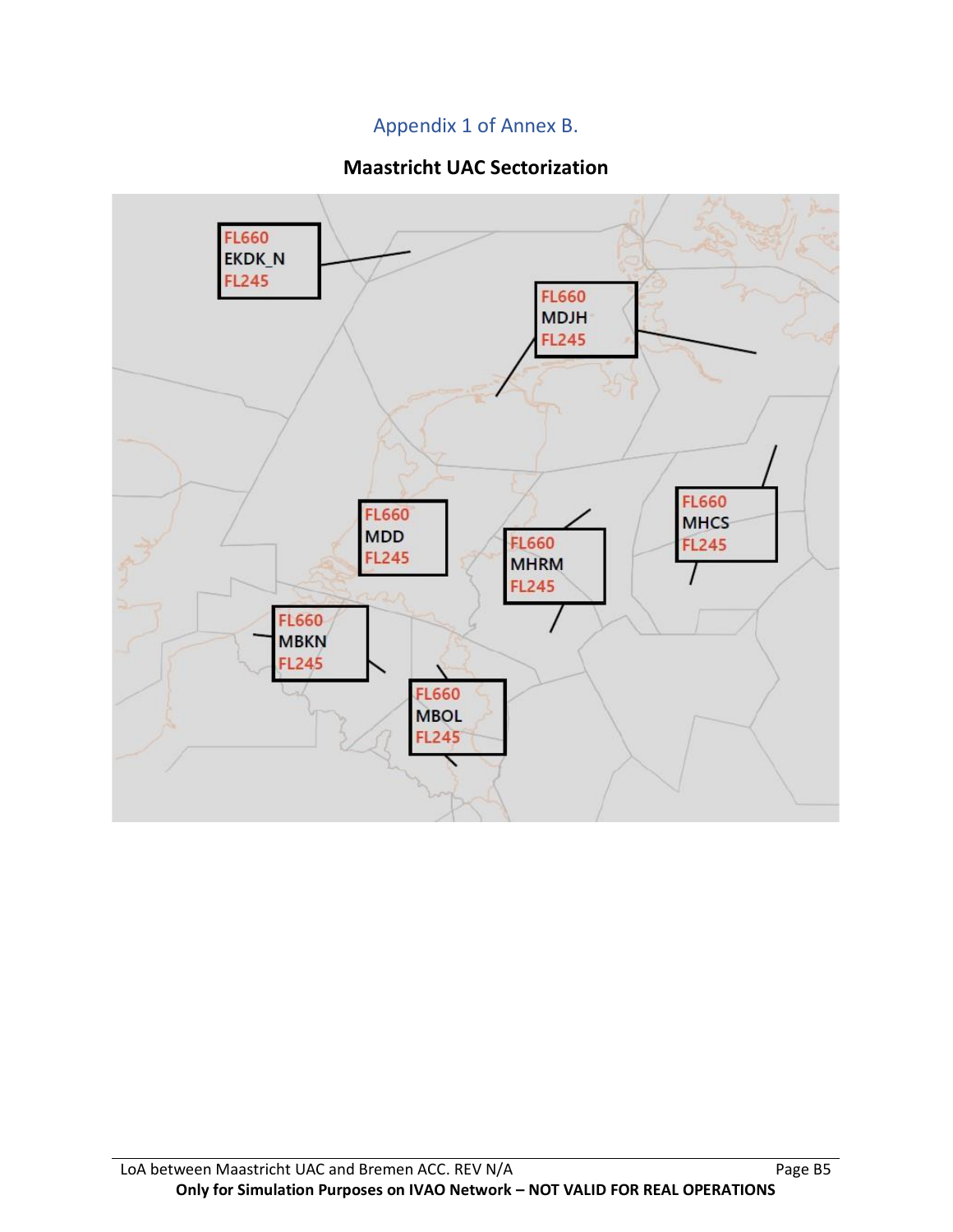### **Bremen ACC Sectorization**

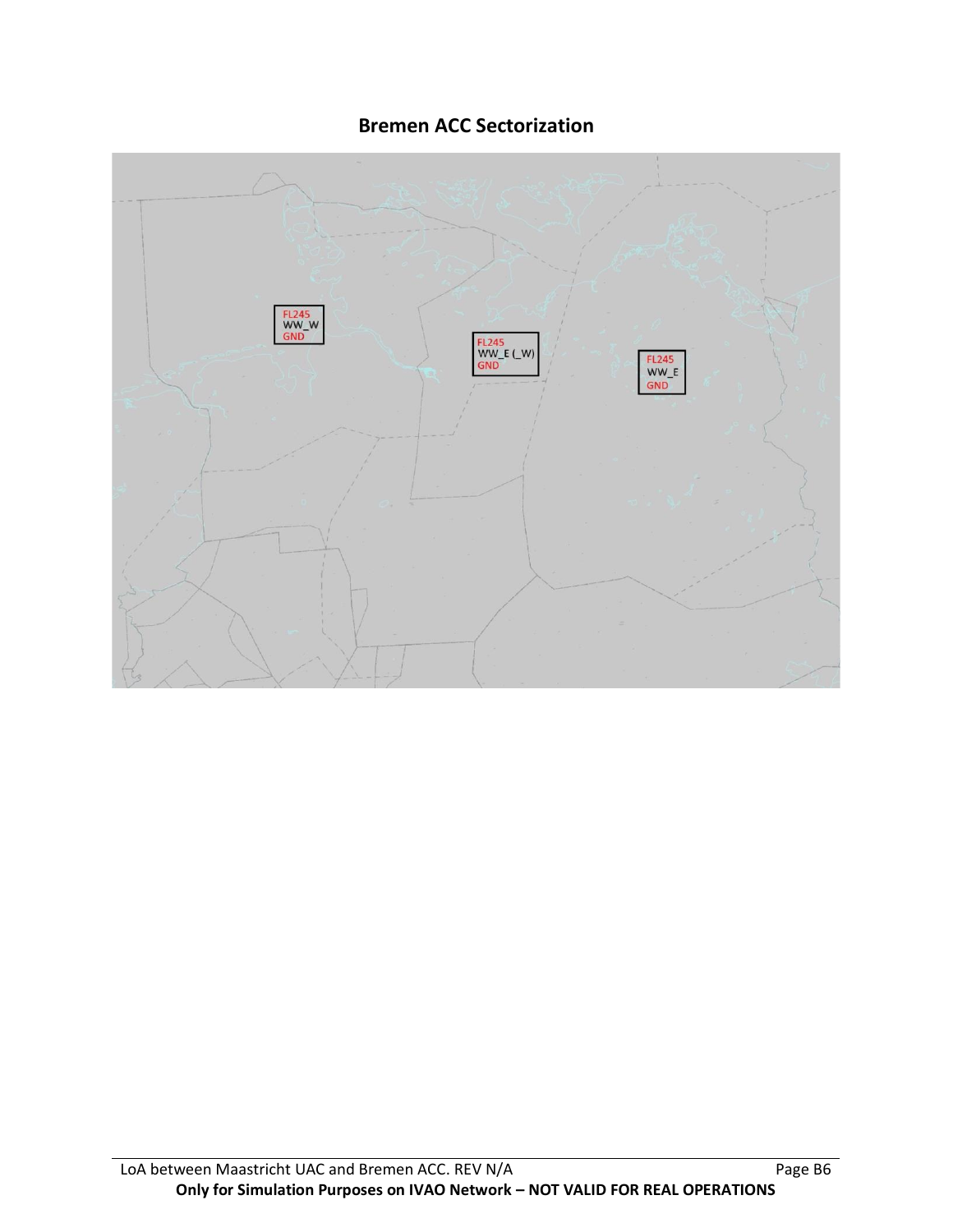### Appendix 2 of Annex B.

MICHAELSDORF Area





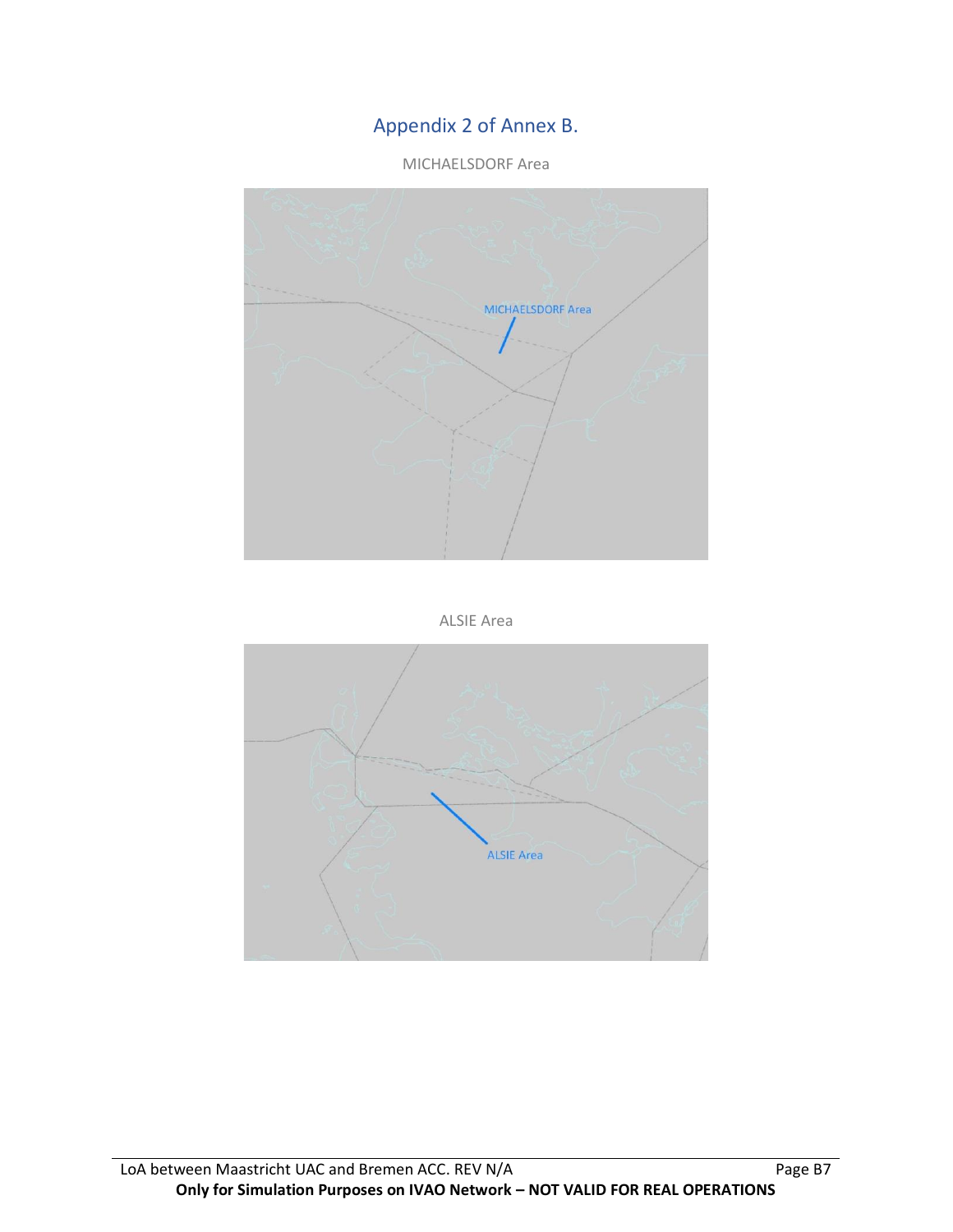#### SCHWERIN NORTH Area

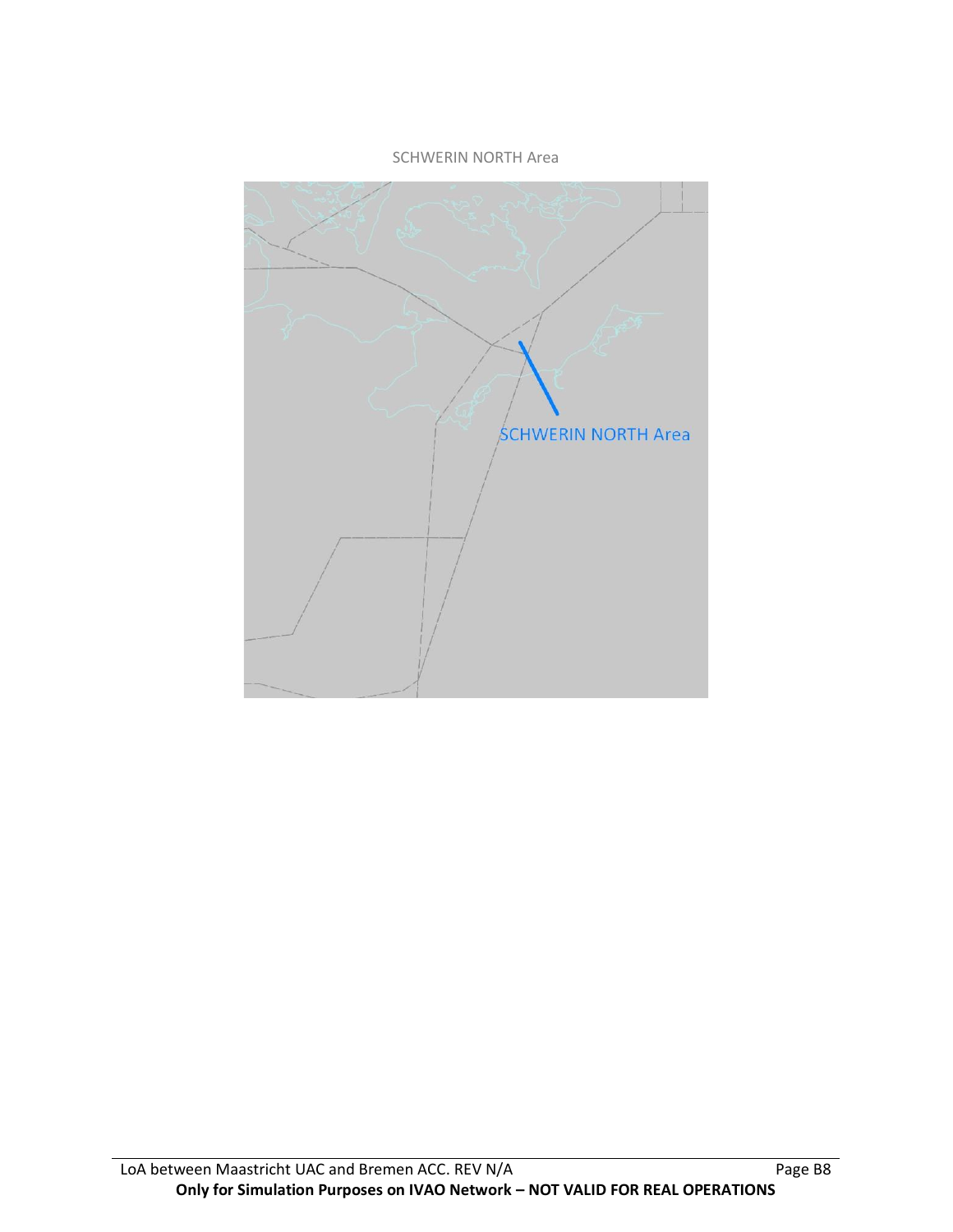

ABGUS HIGH Area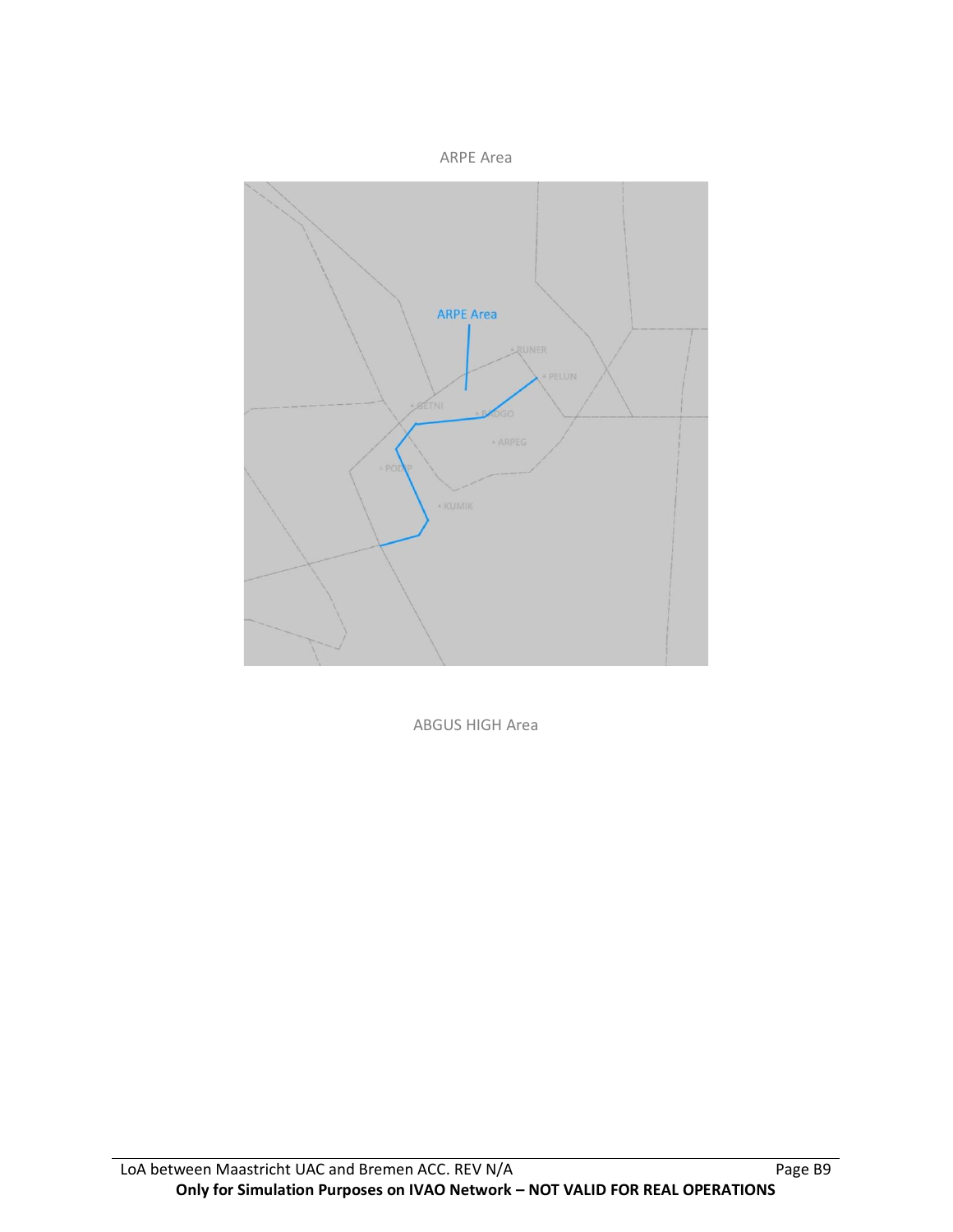



RIMET Area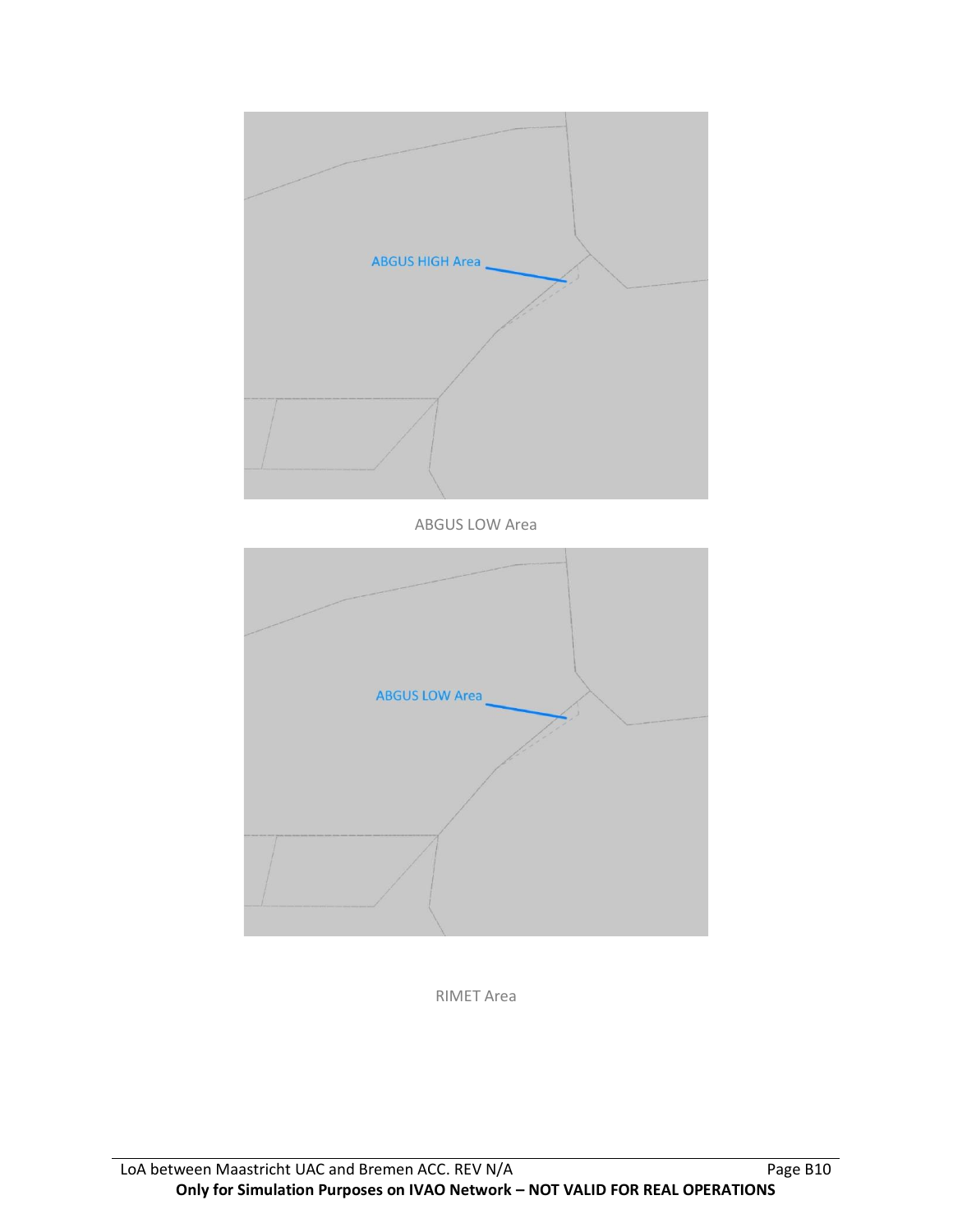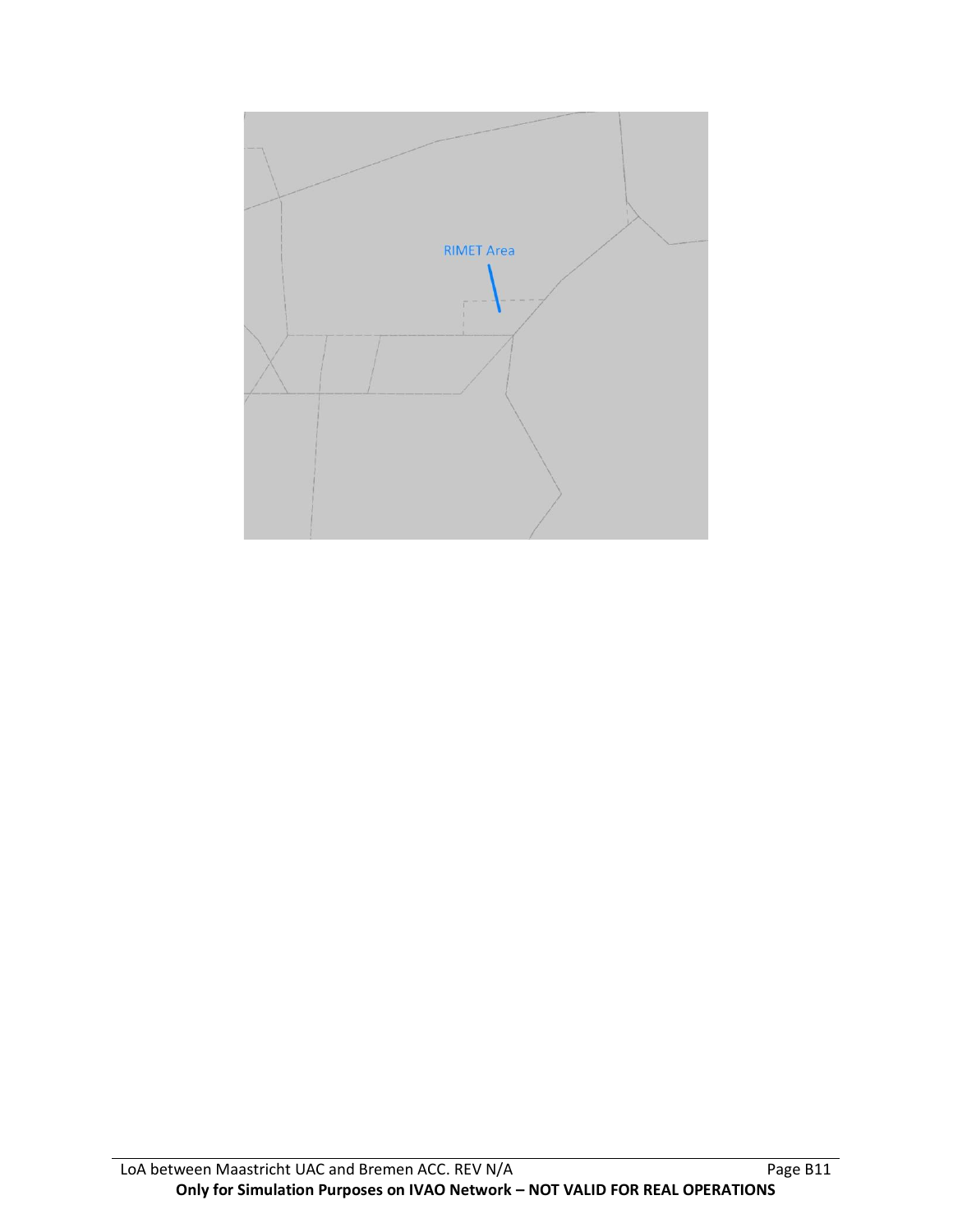#### SCHWERIN SOUTH HIGH Area



WARBURG Area

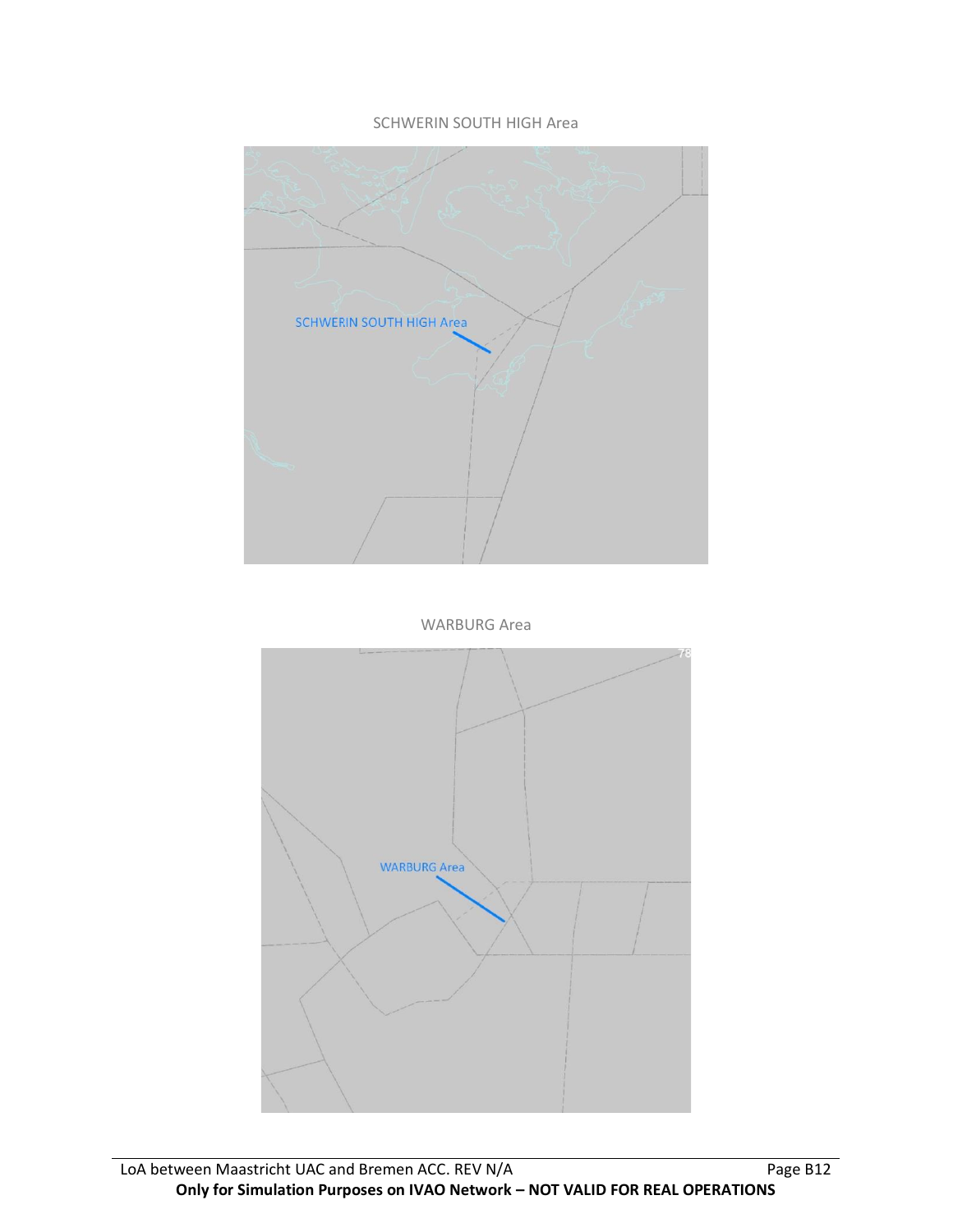#### KEMAD LOW Area

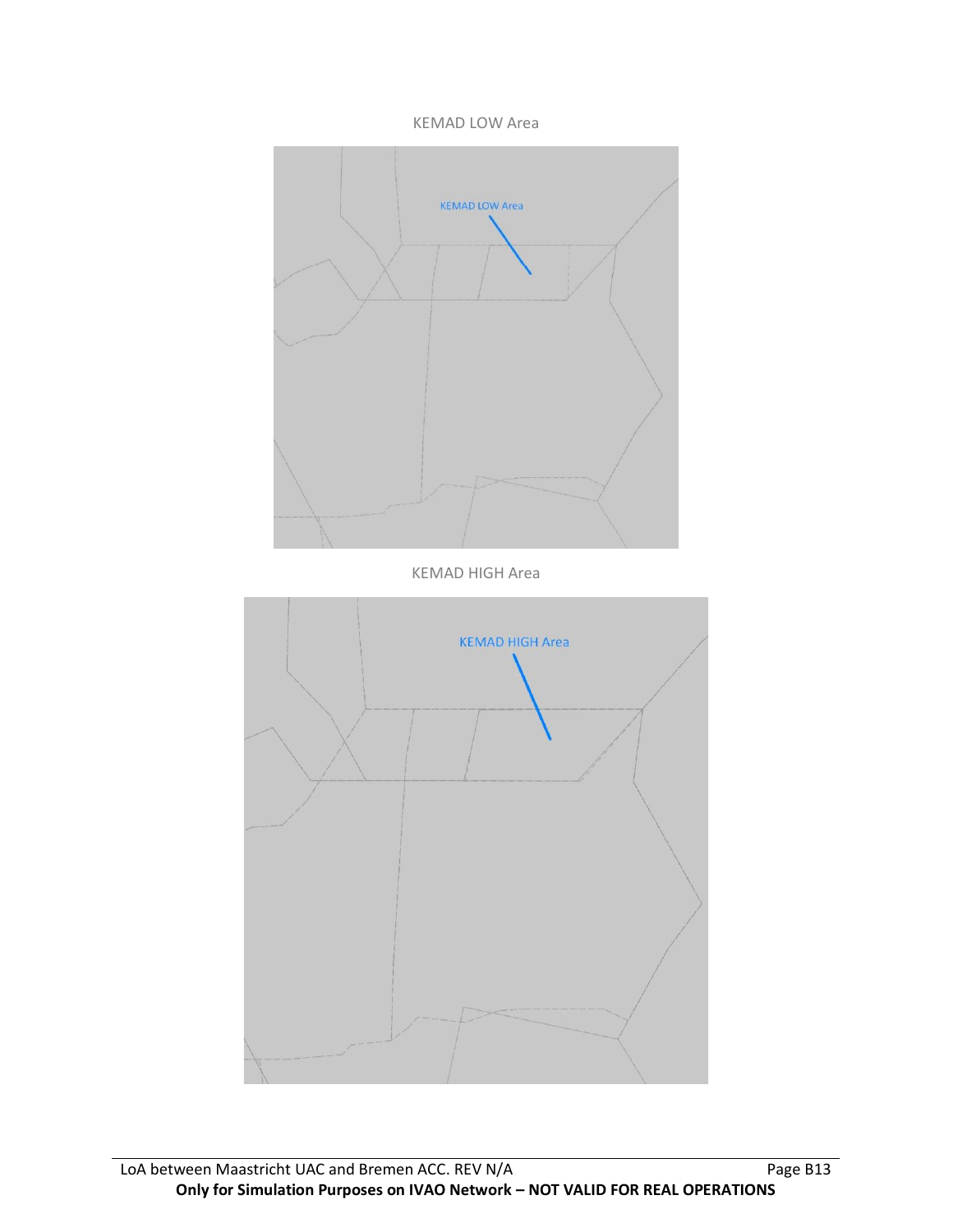

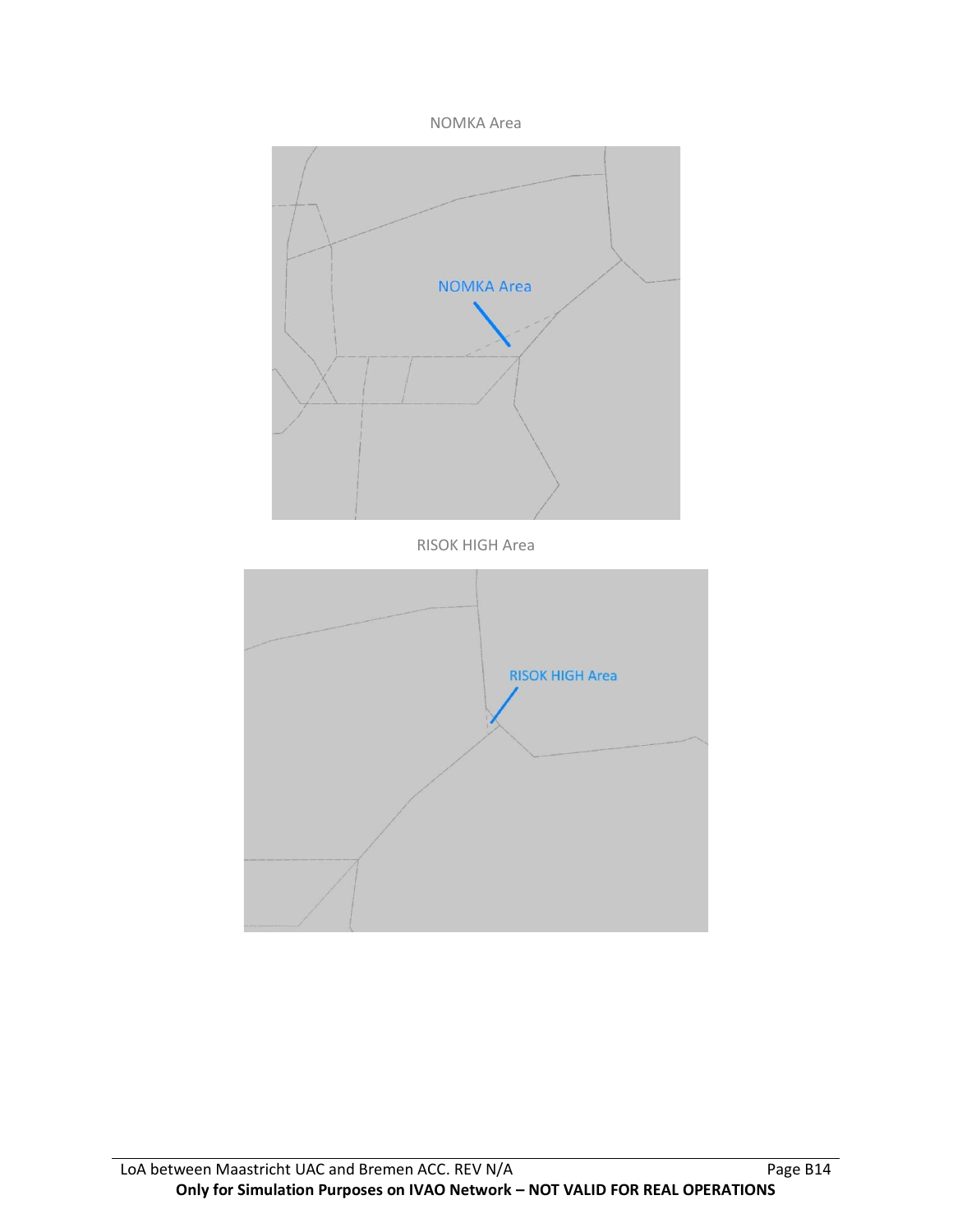### **Maastricht UAC Bremen ACC**

# Annex C.

### Exchange of Flight Data

### Effective: 2021-05-02 Revised: N/A

C.1 General

#### C.1.1 Basic Flight Plans

Basic Flight plan data should normally be available at both ATS Units.

#### C.1.2 Current Flight Plan Data

Messages, including current flight plan data, shall be forwarded by the transferring ATS unit to the accepting ATS unit either by automatic data exchange or by private text to the appropriate sector/position.

#### C.1.3 Revisions

Any significant revisions to the flight data are to be transmitted to the accepting ATS Unit.

Changes to the coordinated levels within 5 minutes of the ETO for the transfer of control point are subject to an Approval Request.

### C.2 Means of Communications and their Use

#### C.2.1 Verbal Coordination

Not applicable due to current software limitations.

#### C.2.2 Written Communication

When required, communication can be performed by private text between the relevant sectors or using semi-automatic systems depending on software capability.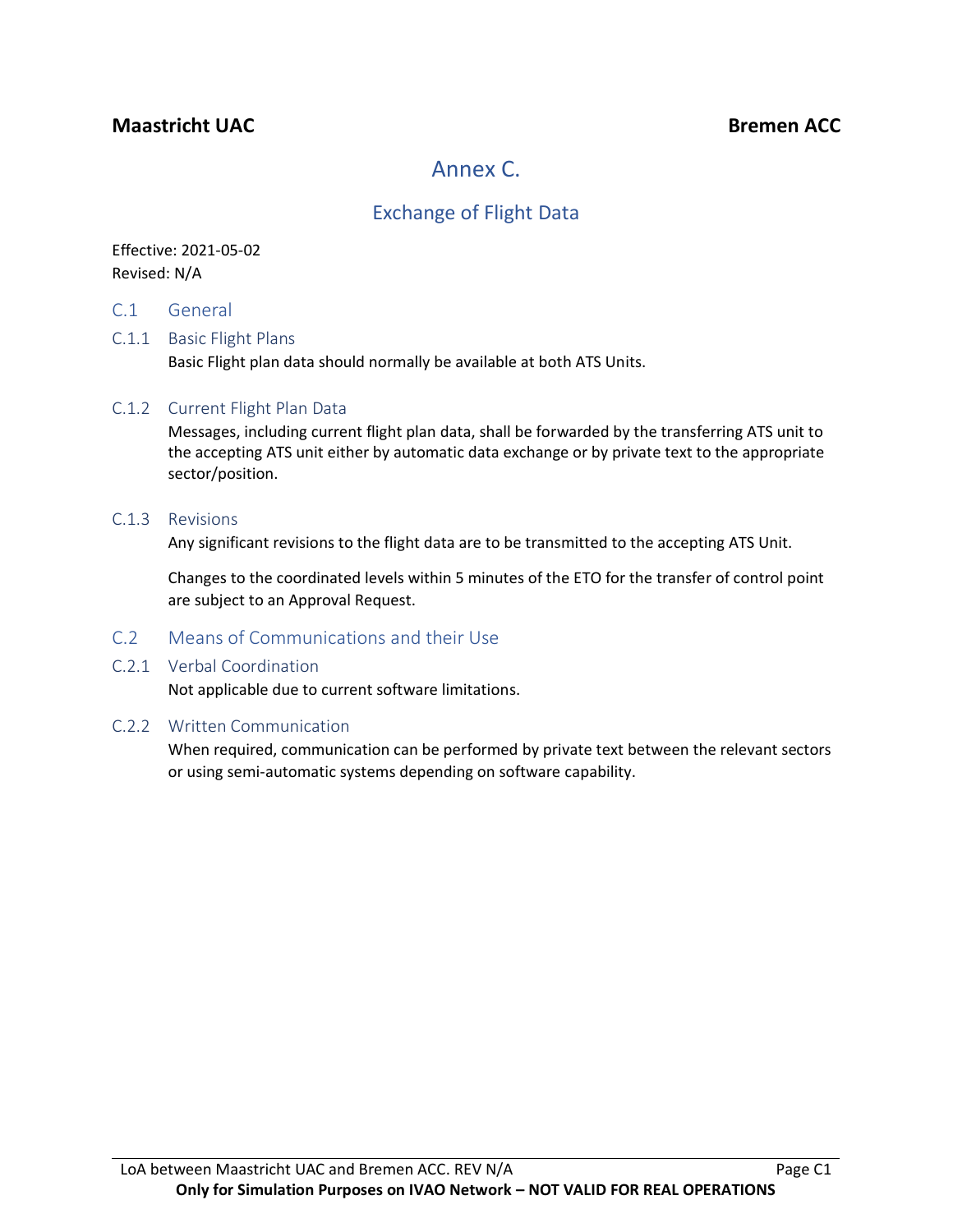# Annex D.

## Procedures for Coordination

Effective: 2021-05-02 Revised: N/A

- D.1 General Conditions for Acceptance of Flights
- D.1.1 Coordination of flights shall take place by reference to the COP for the relevant route and in accordance with the appropriate flight levels specified for the relevant route (see para D.2 and D.3).
- D.1.2 Flights shall be considered to be maintaining the coordinated level at the transfer of control point unless climb or descent conditions have been clearly stated by use of written coordination, except if otherwise described in paragraphs D.2 or D.3.
- D.1.3 If the accepting ATS Unit cannot accept a flight offered in accordance with the conditions specified above it shall clearly indicate its inability and specify the conditions under which the flight will be accepted.
- D.1.4 For any proposed deviation from the conditions specified in this Annex (e.g. COP, route or level) the transferring Unit shall initiate an Approval Request.
- D.1.5 The accepting ATS Unit shall not notify the transferring ATS Unit that it has established groundair communications with the transferred aircraft unless specifically requested to do so. The accepting Unit shall notify the transferring Unit in the event that communication with the aircraft is not established as expected.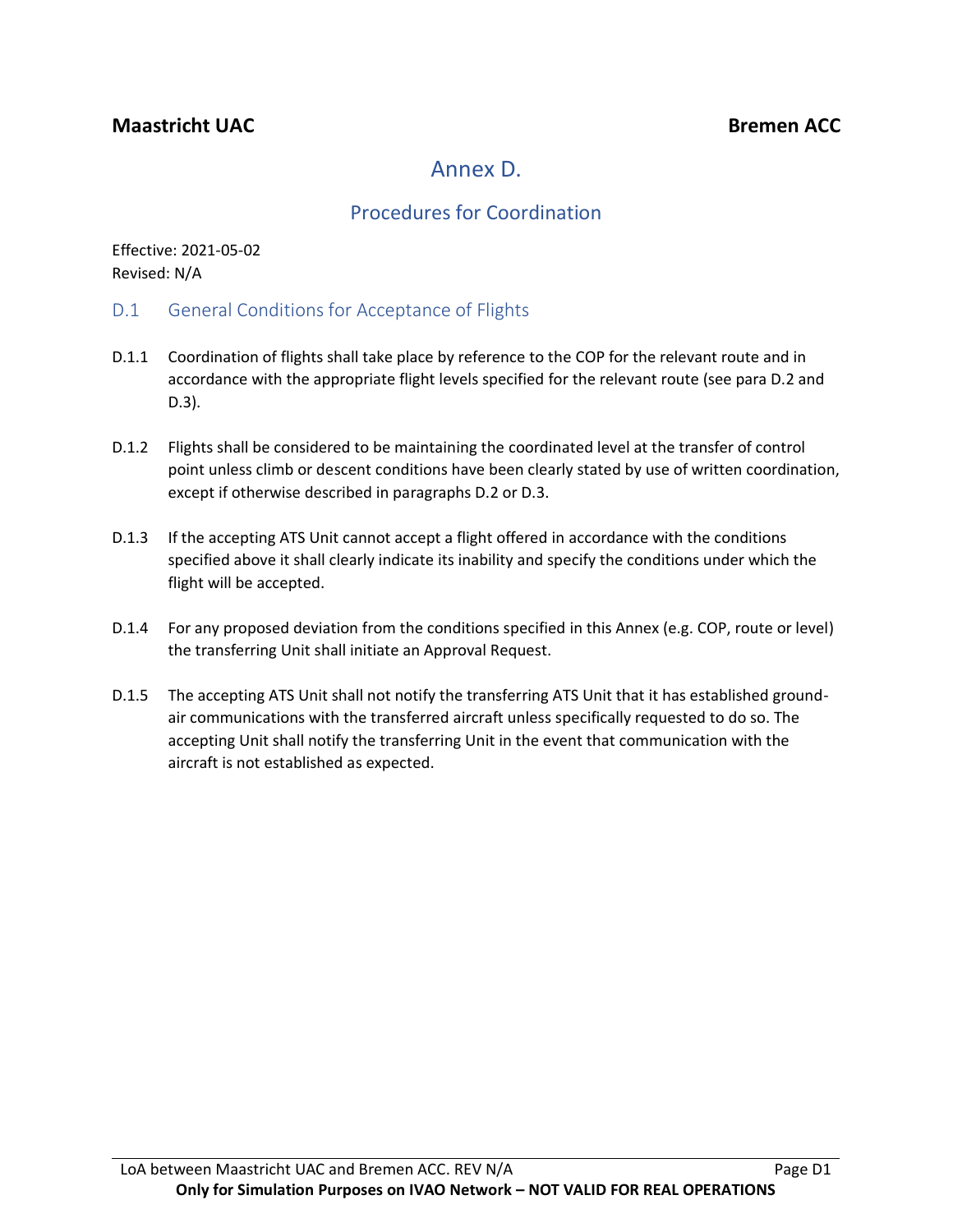### D.2 ATS Routes, Coordination Points and Flight Level Allocation

Available (ATS) routes, COPs to be used and flight allocation to be applied, unless otherwise described in paragraph D.3, are described in the tables below.

#### D.2.1 Flights from Maastricht UAC to Bremen ACC

- D.2.1.1 General
- D.2.1.1.1 Flights transferred by Maastricht UAC to Bremen ACC Sectors shall reach FL250 latest at the COP, unless other lateral conditions are stated in D.2.1 or coordinated otherwise. If this transfer condition is met and transfer of communication prior to the COP has taken place, Bremen ACC shall ensure that the respective flights cross FL240 or below within 15 NM after the COP or agreed lateral transfer conditions.
- D.2.1.1.2 Bremen ACC North/Eider Sector is responsible to inform Maastricht UAC Holstein Sector regarding actual inbound procedure at EDDV ("Hannover East" or "Hannover West")
- D.2.1.1.3 Bremen ACC Sector South/Harz Sector is responsible to inform Maastricht UAC Solling Sector regarding actual inbound procedure at EDDV ("Hannover East" or "Hannover West")
- D.2.1.1.4 Bremen ACC Sector East/Flämming Sector is responsible to inform Maastricht UAC Holstein and Celle Sectors of any changes to the runway direction at Berlin Airports.

| <b>Destination</b>              | <b>Routing</b>   | <b>COP</b>   | <b>Receiving</b><br><b>Sector</b> | <b>FLA</b>   | <b>Special</b><br><b>Conditions</b> |
|---------------------------------|------------------|--------------|-----------------------------------|--------------|-------------------------------------|
| EDDH, EDHI, EDHL                | <b>DCT</b>       | <b>DHE</b>   |                                   | FL250        |                                     |
|                                 |                  | <b>REVLA</b> |                                   |              |                                     |
| <b>EDHK</b>                     | DOBAK-N125       | <b>WSN</b>   |                                   | FL260        | Note $1/2/3$                        |
| <b>EDDW</b>                     | <b>DCT</b>       | <b>DOBAK</b> | W                                 |              | Note 4                              |
| <b>EDXW</b>                     | JUIST-P729       |              |                                   |              |                                     |
| <b>EDXF</b>                     | <b>DCT</b>       | <b>DHE</b>   |                                   | <b>FL250</b> |                                     |
| EKBI, EKSP, EKEB,<br>EKVD, EKVJ | <b>N873, DCT</b> | <b>LEGPI</b> |                                   |              |                                     |
| EHGG, EHLE                      |                  | WELGO        |                                   |              |                                     |

#### D.2.1.2 Flights from DeCo Sectors to Bremen

D.2.1.2.1 Flights from Jever Sector

Note 1 – Flights are considered to be descending to FL260 released for further descent. Unless otherwise specified and/or coordinated, Bremen ACC shall not descend arriving traffic via EEL until clear of outbound traffic via WSN-DOBAK transferred already to Maastricht UAC Jever Sector

Note 2 – Unless otherwise coordinated, these arrivals are released for left turn to RIBSO.

Note 3 – Unless otherwise coordinated, these arrivals shall cross 16 NM prior WSN at FL260 or below.

Note 4 – Unless otherwise coordinated, these arrivals shall cross 15 NM after DOBAK at FL250 or below.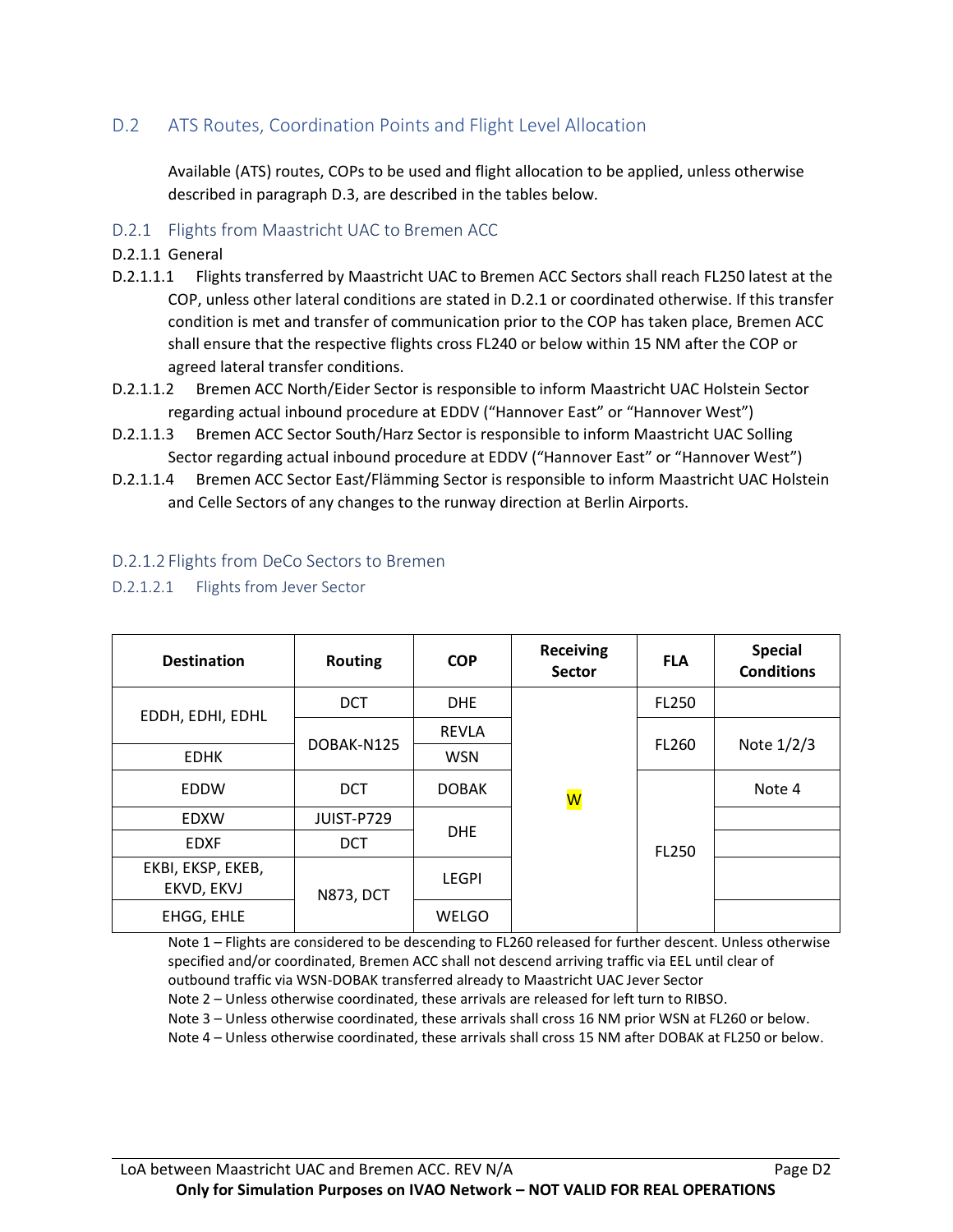#### D.2.1.2.2 Flights from Holstein Sector

| <b>Destination</b>     | <b>Routing</b>            | <b>COP</b>   | <b>Receiving</b><br><b>Sector</b> | <b>FLA</b> | <b>Special</b><br><b>Conditions</b> |
|------------------------|---------------------------|--------------|-----------------------------------|------------|-------------------------------------|
| <b>EDXW</b>            | ELSOB-N125, HAM-<br>M852  | <b>EKERN</b> |                                   |            |                                     |
|                        | ELSOB-P992                | <b>BADOS</b> |                                   |            |                                     |
| EKPB, EKSB, EKSP, EKOD | ELSOB -N125, HAM-<br>M852 | <b>EKERN</b> |                                   |            |                                     |
| EKBI, EKVD, EKVJ, EKEB | <b>DCT</b>                |              |                                   | FL250      |                                     |
| EKSP, EKOD             | ELSOB-P992                | <b>BADOS</b> |                                   |            |                                     |
| EKPB, EKSB, EKOD       | <b>DCT</b>                | <b>DHE</b>   |                                   |            | Note 1                              |
| EHGG, EHLE             |                           |              |                                   |            |                                     |
| EDWF, EDWE, EDWI       | ELSOB-N125                |              | $\overline{\mathsf{w}}$           | FL247      |                                     |
| EHGG, EHLE             | <b>DCT</b>                | <b>WSN</b>   |                                   |            | Note 2                              |
| EDDW, ETND             | BADOS-P992,<br>EKERN-N125 | <b>ELSOB</b> |                                   |            |                                     |
| <b>EDDV</b>            | <b>DCT</b>                | <b>RAMAR</b> |                                   |            |                                     |
|                        |                           | <b>RAMAR</b> |                                   |            |                                     |
| <b>EDVE</b>            | <b>DCT</b>                | HAM          |                                   | FL250      |                                     |
|                        |                           |              |                                   |            |                                     |
|                        |                           | <b>ELSOB</b> |                                   |            |                                     |
| <b>EDXF</b>            | <b>DCT</b>                | <b>HAM</b>   |                                   |            |                                     |
| EDBN, EDBH             | HAM-L23                   |              |                                   |            |                                     |
| <b>EDAH</b>            | <b>DCT</b>                | <b>BERIM</b> |                                   |            |                                     |
|                        |                           |              | E                                 |            |                                     |
| Overflights            |                           | <b>ROSOK</b> |                                   | ODD        |                                     |
|                        |                           | <b>AMISO</b> |                                   |            |                                     |
|                        |                           | LUWIL        |                                   |            |                                     |

Note 1 – Unless otherwise coordinated, these arrivals shall cross FL250 or below 25 NM after DHE Note 2 – Holstein sector shall coordinate the transfer level with EID sector.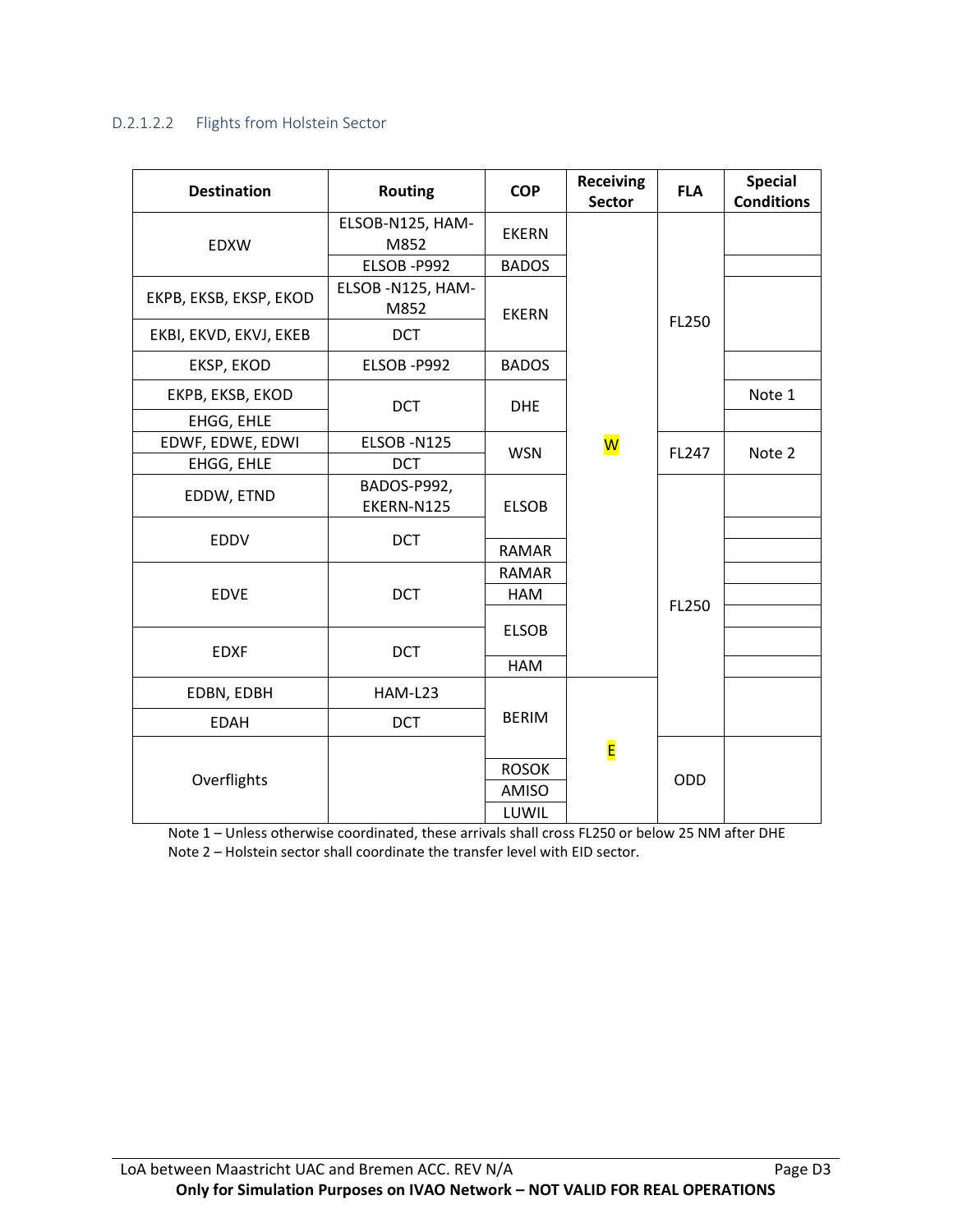#### D.2.1.3 Flights from Hannover Sectors to Bremen

#### D.2.1.3.1 Flights from Muenster Sector

| <b>Destination</b>     | <b>Routing</b>                 | <b>COP</b>   | <b>Receiving</b><br><b>Sector</b> | <b>FLA</b>   | <b>Special</b><br><b>Conditions</b> |        |
|------------------------|--------------------------------|--------------|-----------------------------------|--------------|-------------------------------------|--------|
| EDDH, EDHI, EDHL, EDHK | <b>DCT</b>                     |              | <mark>W</mark>                    |              |                                     | Note 1 |
| EDDG, EDLW             | ELSOB-M170                     | <b>BASUM</b> |                                   | <b>FL250</b> |                                     |        |
| EDDW, EDWE, EDWI, EDWF | DOMEG-Y348                     |              |                                   |              |                                     |        |
| <b>EDVK</b>            | <b>DCT</b>                     | <b>OSN</b>   |                                   |              |                                     |        |
| Hannover EDDV          | DOMEG-Y348,<br><b>RKN-L980</b> |              |                                   |              | Note 2                              |        |
|                        | UCEDE-T463                     | <b>GEPKO</b> |                                   |              |                                     |        |

Note 1 – Unless otherwise coordinated, these arrivals shall cross FL250 or below 15 NM prior to WSN and may be clear direct WSN.

Note 2 – Unless otherwise coordinated, these arrivals shall cross FL250 or below 10 NM prior to OSN.

#### D.2.1.3.2 Flights from Celle Sector

| <b>Destination</b>                                      | <b>Routing</b>                  | <b>COP</b>           | <b>Receiving</b><br><b>Sector</b> | <b>FLA</b>   | <b>Special</b><br><b>Conditions</b> |        |
|---------------------------------------------------------|---------------------------------|----------------------|-----------------------------------|--------------|-------------------------------------|--------|
| EDDH, EDHI, EDHL, EDHK                                  | KEMAD-P605,<br><b>TOLGI-DCT</b> | DLE/<br><b>DIRBO</b> | $E(W)$ if E                       |              |                                     | Note 1 |
| EDDH, EDHI, EDHL                                        | ABGUS-DCT                       | <b>DIRBO</b>         | not<br>online)                    |              | Note 2                              |        |
| <b>EDHK</b>                                             | <b>DCT</b>                      |                      |                                   |              |                                     |        |
| <b>EDVE</b>                                             | OSN-L980                        |                      |                                   |              |                                     |        |
| EDDG, EDLW, EDLA                                        | <b>DLE-L980</b>                 | <b>ROBEG</b>         | $\overline{\mathsf{W}}$           | <b>FL250</b> |                                     |        |
| <b>EHLE</b>                                             | <b>DCT</b>                      |                      |                                   |              |                                     |        |
| EDDL, EDDG, EDLA, EDLW,<br>EDLD, EDLV, EHBK, EHEH, EHBD | KEGAB-UZ706                     | <b>ENUGA</b>         |                                   |              |                                     |        |
| EDVK, EDLI                                              | NIE-N850,<br><b>DLE-L980</b>    | <b>ROBEG</b>         |                                   |              |                                     |        |
| EDLP, EDFQ,                                             | <b>NIE-N850</b>                 | <b>PIROT</b>         |                                   |              |                                     |        |
| EDVK, EDFQ, EDLP                                        | AGATI-DCT                       | <b>DLE</b>           |                                   |              |                                     |        |
| EDBM, EDBC                                              | <b>DCT</b>                      | <b>DLE</b>           |                                   |              |                                     |        |
|                                                         |                                 | <b>HLZ</b>           |                                   |              |                                     |        |
| <b>EDOP</b>                                             | AMALI-P717                      |                      |                                   |              |                                     |        |
| EDDT, EDDB, EDAE, EDAV,<br>EDAY, EDAZ, EDBW, EDON       | <b>DCT</b>                      | <b>BUMIL</b>         | E                                 |              | Note 3                              |        |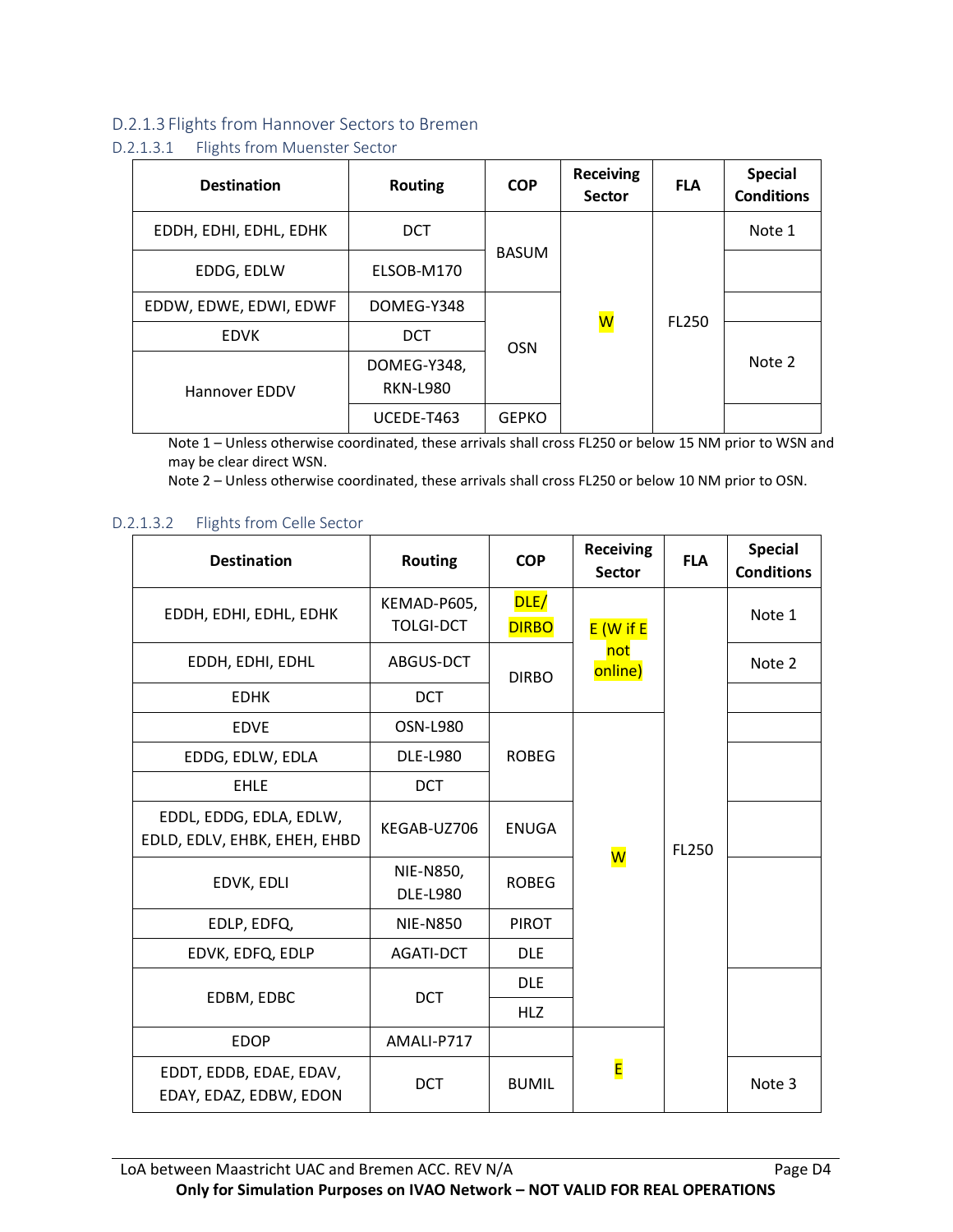| <b>Destination</b> | <b>Routing</b> | <b>COP</b>   | <b>Receiving</b><br><b>Sector</b> | <b>FLA</b>   | <b>Special</b><br><b>Conditions</b> |
|--------------------|----------------|--------------|-----------------------------------|--------------|-------------------------------------|
| EDDT, EDDB         | <b>DCT</b>     | <b>BATEL</b> |                                   | <b>FL250</b> | Note 3                              |
| EDDP, EDBC         | <b>DCT</b>     | <b>BUMIL</b> |                                   | <b>FL270</b> |                                     |
|                    | <b>NEBUN</b>   | E            |                                   |              |                                     |
| Overflights        |                | GARLU        |                                   | Odd          |                                     |
|                    |                | <b>BUMIL</b> |                                   |              |                                     |
|                    |                | <b>HLZ</b>   |                                   |              |                                     |

Note 1 – Unless otherwise coordinated, these arrivals shall cross MADOR at FL250.

Note 2 – Unless otherwise coordinated, these arrivals may be cleared direct to RARUP.

Note 3 – Arrivals to Berlin airports shall be handed over at FL270 or below, descending to FL250. In case of East Landings, Maastricht UAC will hand over the traffic as low as possible.

#### D.2.1.3.3 Flights from Solling Sector

| <b>Destination</b>                          | <b>Routing</b>                   | <b>COP</b>   | <b>Receiving</b><br><b>Sector</b> | <b>FLA</b> | <b>Special</b><br><b>Conditions</b> |
|---------------------------------------------|----------------------------------|--------------|-----------------------------------|------------|-------------------------------------|
| EDDW, EDWE, EDWI, EDWF                      |                                  | <b>NORTA</b> |                                   |            |                                     |
| EDDV                                        | KEMAD-P605                       | <b>ELNAT</b> | W                                 | FL250      | Note 1                              |
| <b>EDVE</b>                                 | EXOBA-P717                       | <b>PIROT</b> |                                   |            |                                     |
|                                             | KEMAD-P605                       | <b>ELNAT</b> |                                   |            | Note 2                              |
| <b>EDAC</b>                                 |                                  | <b>POVEL</b> | E                                 |            |                                     |
| EDDP, EDDE                                  | <b>DCT</b>                       |              |                                   |            |                                     |
| <b>EDLP</b>                                 | $HLZ- P12$                       | <b>NORTA</b> | W                                 | FL250      |                                     |
| EDFH, EDDR, EDRZ, EDFM,<br>EDRY, EDFV, EDGS | LARBU-N850,<br><b>TOLGI-Y867</b> | <b>WRB</b>   |                                   |            | Note 3                              |
| EDAE, EDAV, EDAY, EDAZ,<br>EDBW, EDON.      | <b>L986, DCT</b>                 | <b>POVEL</b> | E                                 |            |                                     |
| Overflights                                 | <b>L986, DCT</b>                 |              |                                   | Odd        |                                     |

Note 1 – Bremen ACC generally accepts traffic inbound EDDV on a direct to SAS for RWY27 or ROBEG for RWY09. Unless otherwise coordinated, these arrivals shall cross 10 NM after ELNAT at FL250 Note 2 – Bremen ACC generally accepts traffic inbound EDVE on a direct to BABKA for RWY26 or ELKER for RWY08. Unless otherwise coordinated, these arrivals shall cross 10 NM after ELNAT at FL250 Note 3 – Unless otherwise coordinated, these arrivals shall cross 15 NM prior WRB at FL250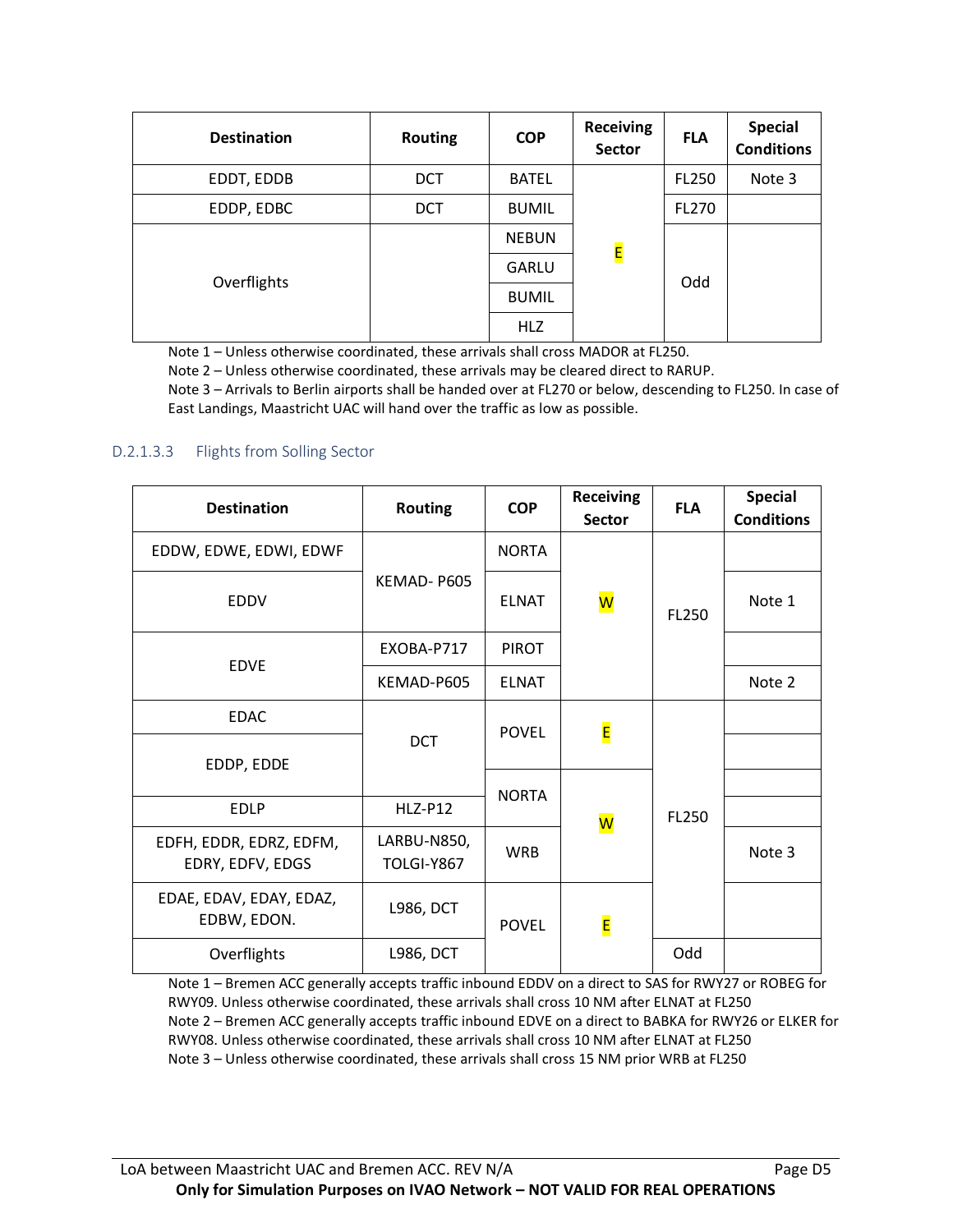#### D.2.1.4 Flights from Bremen ACC to Maastricht UAC

#### D.2.1.5 General

D.2.1.5.1 In general, Bremen ACC shall coordinate a transfer level with the receiving sector of Maastricht UAC, for flights with FLA 245.

For Flights with FLA 241 Bremen ACC may coordinate a transfer level if necessary, otherwise transfer climbing FL240.

#### D.2.1.6 Flights from Bremen North

All sectors below are part of Bremen EID

#### D.2.1.6.1 Flights from Aller Sector

| <b>Departure</b> | <b>Routing</b>                         | <b>COP</b>   | <b>Receiving</b><br><b>Sector</b> | <b>FLA</b>   | <b>Special</b><br><b>Conditions</b> |              |  |
|------------------|----------------------------------------|--------------|-----------------------------------|--------------|-------------------------------------|--------------|--|
| EDDH, EDHI, EDHK | N125-DOBAK                             |              |                                   |              |                                     | <b>FL250</b> |  |
| EDWE, EDWI, EDWF | Z78-BASUM,<br>Z612-GESTO,<br>L23-STADE | <b>WSN</b>   | <b>JEVER</b>                      |              |                                     |              |  |
| <b>EHGG</b>      | N125-WSN                               | <b>REVLA</b> |                                   |              |                                     |              |  |
|                  | <b>N850-NIE</b>                        | <b>IDEKO</b> | <b>CELLE</b>                      |              |                                     |              |  |
| EDDH, EDHI, EDHL | M170-OSN                               | <b>BASUM</b> | <b>MÜNSTER</b>                    | FL241        |                                     |              |  |
| <b>EDXW</b>      | <b>DCT</b>                             |              |                                   |              |                                     |              |  |
| EDDW             | N125-EKERN                             |              |                                   |              |                                     |              |  |
| <b>EDHK</b>      | M170-BASUM,<br><b>N850-NIE</b>         | <b>ELSOB</b> | <b>HOLSTEIN</b>                   |              |                                     |              |  |
| <b>EDHL</b>      | L <sub>23</sub> -WSN                   |              |                                   | <b>FL250</b> |                                     |              |  |

#### D.2.1.6.2 Flights from Eider East Sector

| <b>Departure</b>             | <b>Routing</b>   | <b>COP</b>   | <b>Receiving</b><br><b>Sector</b> | <b>FLA</b> | <b>Special</b><br><b>Conditions</b> |                 |              |  |
|------------------------------|------------------|--------------|-----------------------------------|------------|-------------------------------------|-----------------|--------------|--|
|                              | M852-ALASA       | <b>EKERN</b> |                                   |            |                                     |                 |              |  |
| EDDH, EDHI                   |                  |              |                                   |            |                                     |                 |              |  |
| <b>EDHL</b>                  | P992-ATTUS       | <b>BADOS</b> |                                   |            |                                     |                 |              |  |
| EKBI, EKOD, EKEB, EKVD       | <b>EKERN DCT</b> |              |                                   |            |                                     |                 |              |  |
|                              | M852-HAM,        | <b>EKERN</b> |                                   |            |                                     | <b>HOLSTEIN</b> | <b>FL241</b> |  |
| EKPB, EKSB, EKSP             | N125-ELSOB       |              |                                   |            |                                     |                 |              |  |
| EKOD, EKPB, EKSB, EKSP, EKVD | N872-GOLEN       | <b>DEGUL</b> |                                   |            |                                     |                 |              |  |
| <b>EKVD</b>                  | P992-BADOS       | <b>GIKOG</b> |                                   |            |                                     |                 |              |  |
| EDXW                         | P992-ELSOB       | <b>BADOS</b> |                                   |            |                                     |                 |              |  |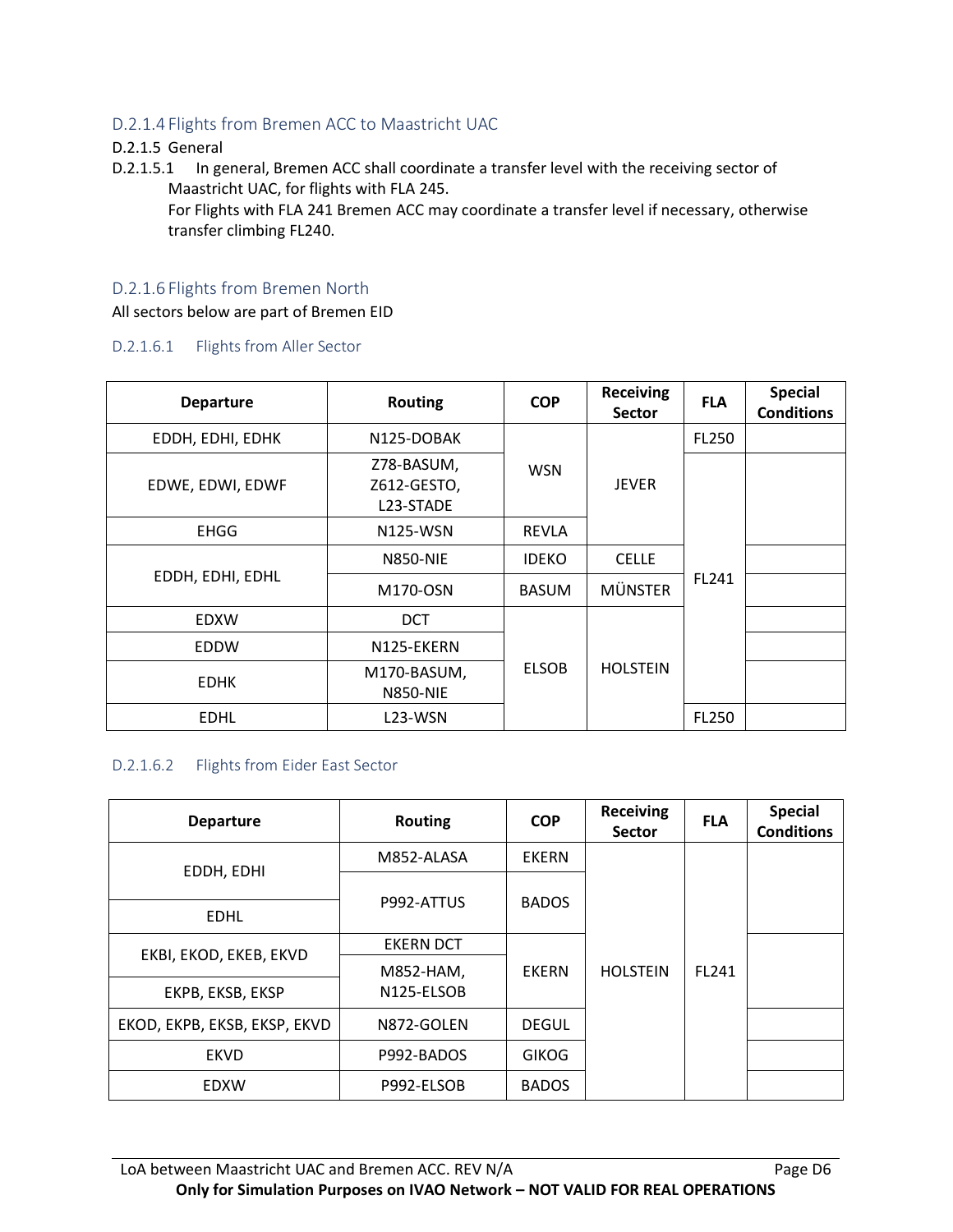| $\sim$ $\sim$ $\sim$ $\sim$<br><b>IVI</b><br>N125<br>. | .<br>7-HAM,<br><b>EKERN</b><br>---<br>$\sim$<br>------<br>-טע |  |  |  |
|--------------------------------------------------------|---------------------------------------------------------------|--|--|--|
|--------------------------------------------------------|---------------------------------------------------------------|--|--|--|

#### D.2.1.6.3 Flights from Eider West Sector

| <b>Departure</b> | <b>Routing</b>  | <b>COP</b>   | <b>Receiving</b><br>Sector | <b>FLA</b>   | <b>Special</b><br><b>Conditions</b> |
|------------------|-----------------|--------------|----------------------------|--------------|-------------------------------------|
| EDDH, EDHI       | <b>DCT</b>      | <b>GOLEN</b> | <b>JEVER</b>               | <b>FL241</b> |                                     |
| <b>EDXW</b>      | <b>P999-EEL</b> | <b>DHE</b>   |                            |              |                                     |
| EKBI, EKEB, EKVD | N873-WELGO, DCT | <b>LEGPI</b> |                            |              |                                     |
|                  | N873-TUSKA, DCT | WELGO        |                            |              |                                     |
| <b>EHGG</b>      | <b>DCT</b>      | <b>DHE</b>   |                            |              |                                     |

#### D.2.1.6.4 Flights from Friesland Sector

| <b>Departure</b> | Routing                                                                                                                                                                                                                                                                                          | <b>COP</b>   | <b>Receiving</b><br><b>Sector</b> | <b>FLA</b> | <b>Special</b><br><b>Conditions</b> |
|------------------|--------------------------------------------------------------------------------------------------------------------------------------------------------------------------------------------------------------------------------------------------------------------------------------------------|--------------|-----------------------------------|------------|-------------------------------------|
| <b>EDDW</b>      | SID EEL, WSN-N125-EEL                                                                                                                                                                                                                                                                            | <b>DOBAK</b> | JEVER                             | FL241      | Note 1                              |
|                  | $\mathbf{A}$ and $\mathbf{A}$ and $\mathbf{A}$ and $\mathbf{A}$ and $\mathbf{A}$ and $\mathbf{A}$ and $\mathbf{A}$ and $\mathbf{A}$ and $\mathbf{A}$ and $\mathbf{A}$ and $\mathbf{A}$ and $\mathbf{A}$ and $\mathbf{A}$ and $\mathbf{A}$ and $\mathbf{A}$ and $\mathbf{A}$ and $\mathbf{A}$ and |              |                                   |            |                                     |

Note 1 – Maastricht UAC generally accepts traffic direct to EEL.

#### D.2.1.6.5 Flights from Heide Sector

| <b>Departure</b>   | <b>Routing</b>          | <b>COP</b>   | <b>Receiving</b><br><b>Sector</b> | <b>FLA</b> | <b>Special</b><br><b>Conditions</b> |
|--------------------|-------------------------|--------------|-----------------------------------|------------|-------------------------------------|
| EDDH, EDHI         | P605-PIBUL              | LUGEG        | <b>HOLSTEIN</b>                   |            |                                     |
| EDDH, EDHI, EDHL   | DCT LARET/ RIMET        | <b>DENIX</b> | <b>CELLE</b>                      |            |                                     |
|                    | Z870-NEBUN              | <b>RIDNI</b> | <b>HOLSTEIN</b>                   |            | Note 1                              |
| <b>EDDW</b>        | <b>DCT</b>              | <b>HAM</b>   |                                   |            |                                     |
|                    |                         |              |                                   |            |                                     |
| EDDV, EDVE         | M852-HAM,<br>L619-ELSOB | AMLUH        |                                   | FL241      |                                     |
| EDDV, EDVE         | <b>DCT</b>              | <b>IRKIS</b> | <b>CELLE</b>                      |            |                                     |
| Lübeck EDHL        | Z990-DIRBO              |              |                                   |            |                                     |
|                    | HAM<br><b>HOLSTEIN</b>  |              |                                   |            |                                     |
|                    | <b>DCT</b>              | HAM          |                                   |            |                                     |
| Kiel-Holtenau EDHK |                         | <b>IRKIS</b> | <b>CELLE</b>                      |            |                                     |

Note 1 – Only available for flights with a RFL at or above FL290 and not for flights with a destination within the Bremen FIR.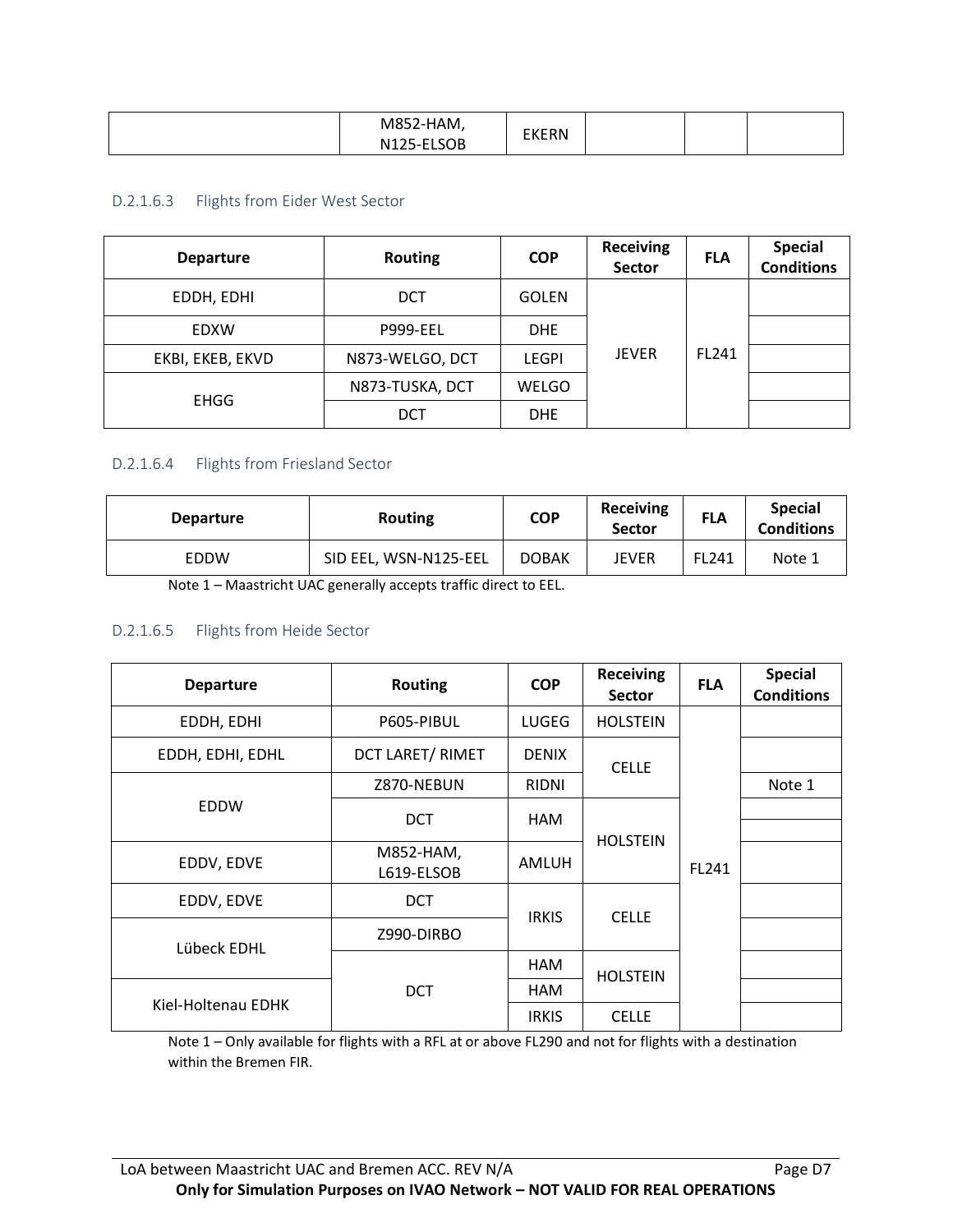### D.2.1.7 Flights from Bremen South

#### All sectors below are part of Bremen HRZ

#### D.2.1.7.1 Flights from Deister Sector

| <b>Departure</b> | <b>Routing</b>    | <b>COP</b> | <b>Receiving</b><br>Sector | <b>FLA</b>   | <b>Special</b><br>Conditions |
|------------------|-------------------|------------|----------------------------|--------------|------------------------------|
| <b>EDDV</b>      | UL126, UN850      |            |                            |              | Note 1                       |
| <b>EDDK</b>      | Y867-WRB DCT      | <b>WRB</b> | <b>SOLLING</b>             | <b>FL245</b> |                              |
| <b>EDLW</b>      | ESADU-P12-WRB DCT |            |                            |              |                              |

Note 1 – Maastricht UAC generally accepts traffic direct to WRB. Transfer of communication shall take place before the Langen FIR boundary.

#### D.2.1.7.2 Flights from Ems Sector

| <b>Departure</b> | <b>Routing</b>          | <b>COP</b>   | <b>Receiving</b><br><b>Sector</b> | <b>FLA</b>   | <b>Special</b><br><b>Conditions</b> |
|------------------|-------------------------|--------------|-----------------------------------|--------------|-------------------------------------|
|                  | Y804-PIROT              | <b>BUSEP</b> | <b>CELLE</b>                      | <b>FL241</b> |                                     |
| <b>EDDW</b>      | Y348-DOMEG, L980-RKN    |              |                                   |              |                                     |
| <b>EDDV</b>      | Y348-DOMEG, L980-RKN    | <b>OSN</b>   | <b>MÜNSTER</b>                    | <b>FL245</b> |                                     |
|                  | Y347-OBIBI              | <b>RORUS</b> |                                   | FL241        |                                     |
| EDLP, EDFQ       | L980-DLE, N850-NIE, DCT |              |                                   |              |                                     |
| <b>EDLI</b>      | L980-DLE, N850-NIE      | <b>ROBEG</b> |                                   |              |                                     |
| <b>EDVK</b>      | L980-OSN, N850-NIE      |              | <b>CELLE</b>                      |              |                                     |
| <b>EDDG</b>      | <b>L980-DLE</b>         |              | <b>FL245</b>                      |              |                                     |
| EDLW, EDLA       | L980-ROBEG              | <b>MOBSA</b> |                                   |              |                                     |
| EDDG, EDLW, EDLA | M170-BASUM              | <b>OSN</b>   | <b>MÜNSTER</b>                    |              |                                     |

#### D.2.1.7.3 Flights from Harz Sector

| <b>Departure</b> | <b>Routing</b>          | <b>COP</b>   | <b>Receiving</b><br><b>Sector</b> | <b>FLA</b>   | <b>Special</b><br><b>Conditions</b> |
|------------------|-------------------------|--------------|-----------------------------------|--------------|-------------------------------------|
| <b>EDDW</b>      | <b>DCT</b>              |              | FL241                             |              |                                     |
| <b>EDVE</b>      | P717-EXOBA,<br>L980-OSN | <b>DLE</b>   | <b>CELLE</b>                      |              |                                     |
|                  | P605-KEMAD,<br>P12-WRB  | <b>NORTA</b> |                                   | <b>FL245</b> |                                     |
| EDLP, EDVK, EDFQ | <b>P605-DLE</b>         |              | <b>SOLLING</b>                    |              |                                     |
| EDDE, EDDP       | L986-DLE, DCT           | <b>POVEL</b> |                                   |              |                                     |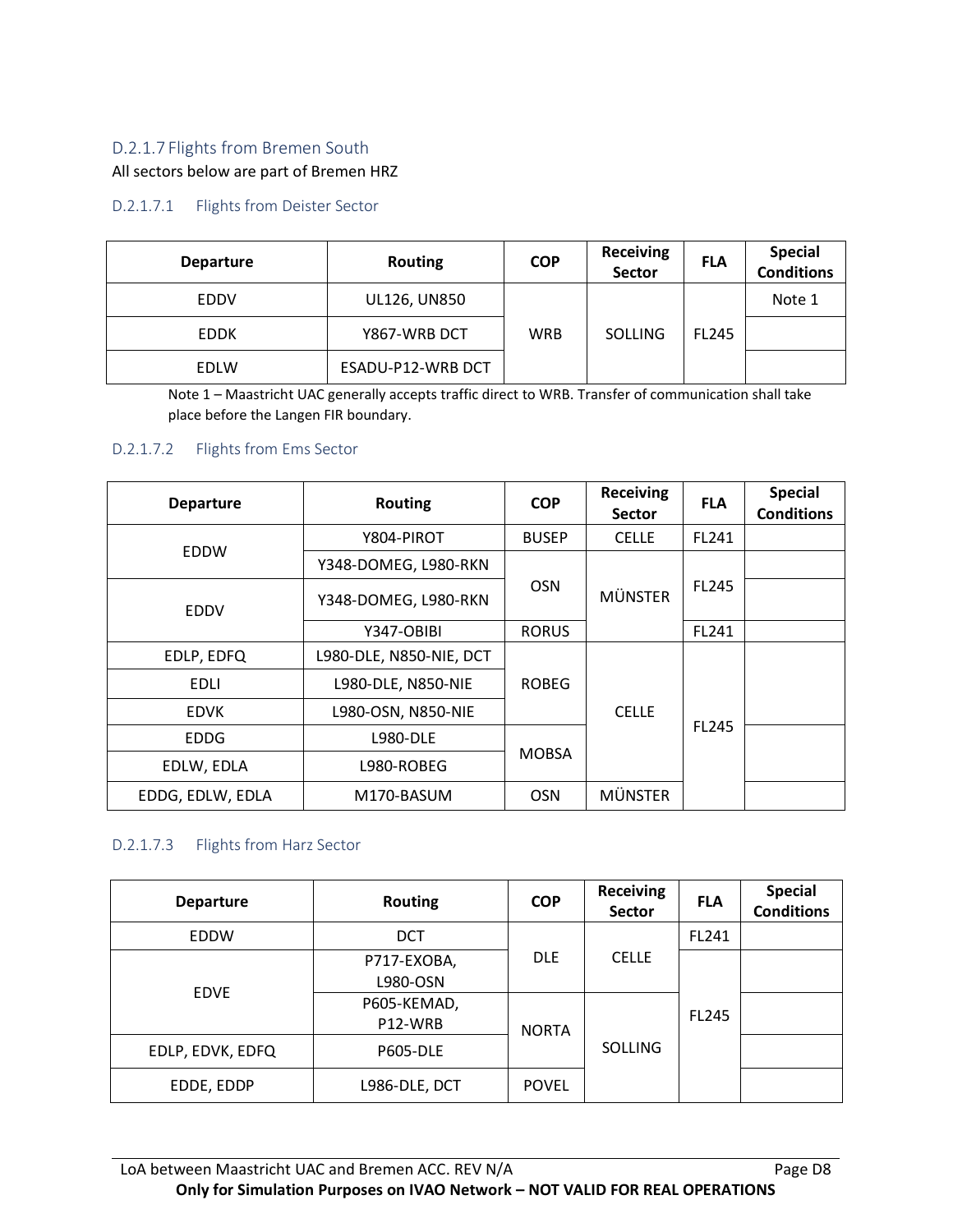| EDBM, EDBC | <b>L986-DLE</b> |              |  |  |
|------------|-----------------|--------------|--|--|
| EDDP       | <b>DCT</b>      | <b>KUMER</b> |  |  |

#### D.2.1.8 Flights from Bremen East

All sectors below are part of Bremen FLG

#### D.2.1.8.1 Flights from Börde Sector

| <b>Departure</b> | <b>Routing</b>     | <b>COP</b>   | <b>Receiving</b><br><b>Sector</b> | <b>FLA</b> | <b>Special</b><br><b>Conditions</b> |
|------------------|--------------------|--------------|-----------------------------------|------------|-------------------------------------|
| <b>EDDT</b>      | L980-DLE, DCT DLE, | <b>HLZ</b>   | <b>CELLE</b>                      |            |                                     |
| <b>EDDB</b>      | <b>DCT PIROT</b>   |              |                                   |            | Note 1,3                            |
|                  | DCT, Q201-PODER    |              |                                   | Even       |                                     |
| <b>EDDT</b>      |                    |              |                                   |            |                                     |
| Overflights      |                    | <b>POVEL</b> | <b>SOLLING</b>                    |            | Note 2,3                            |
| <b>EDAC</b>      | <b>L986, DCT</b>   |              |                                   | FL260      | Note 3                              |

Note 1 – For departures from Berlin Airports, Maastricht UAC generally accepts traffic direct to DENOL for EDDL/EDLV arrivals and PODER for EDDK arrivals.

Note 2 – Maastricht UAC generally accepts traffic direct to DENOL for EDDL/EDLV arrivals and PODER for EDDK arrivals.

Note 3 – Maastricht UAC generally accepts traffic direct to NVO/ABAMI/WRB without coordination, under the condition that the track remain north of EMBOX.

#### D.2.1.8.2 Flights from Mark Sector

| <b>Departure</b> | <b>Routing</b> | <b>COP</b>   | <b>Receiving</b><br><b>Sector</b> | <b>FLA</b>   | <b>Special</b><br><b>Conditions</b> |  |
|------------------|----------------|--------------|-----------------------------------|--------------|-------------------------------------|--|
| EDBM, EDBC       | <b>DCT</b>     |              | <b>BUMIL</b>                      |              | FL260                               |  |
| Overflights      |                |              |                                   | Even         |                                     |  |
| EDBH, EDBN       |                | <b>GARLU</b> | <b>CELLE</b>                      | <b>FL260</b> |                                     |  |
|                  |                |              |                                   |              |                                     |  |
| Overflights      |                | <b>BUMIL</b> |                                   |              |                                     |  |
|                  |                | <b>NEBUN</b> |                                   | Even         |                                     |  |
|                  |                | LUWIL        | <b>HOLSTEIN</b>                   |              |                                     |  |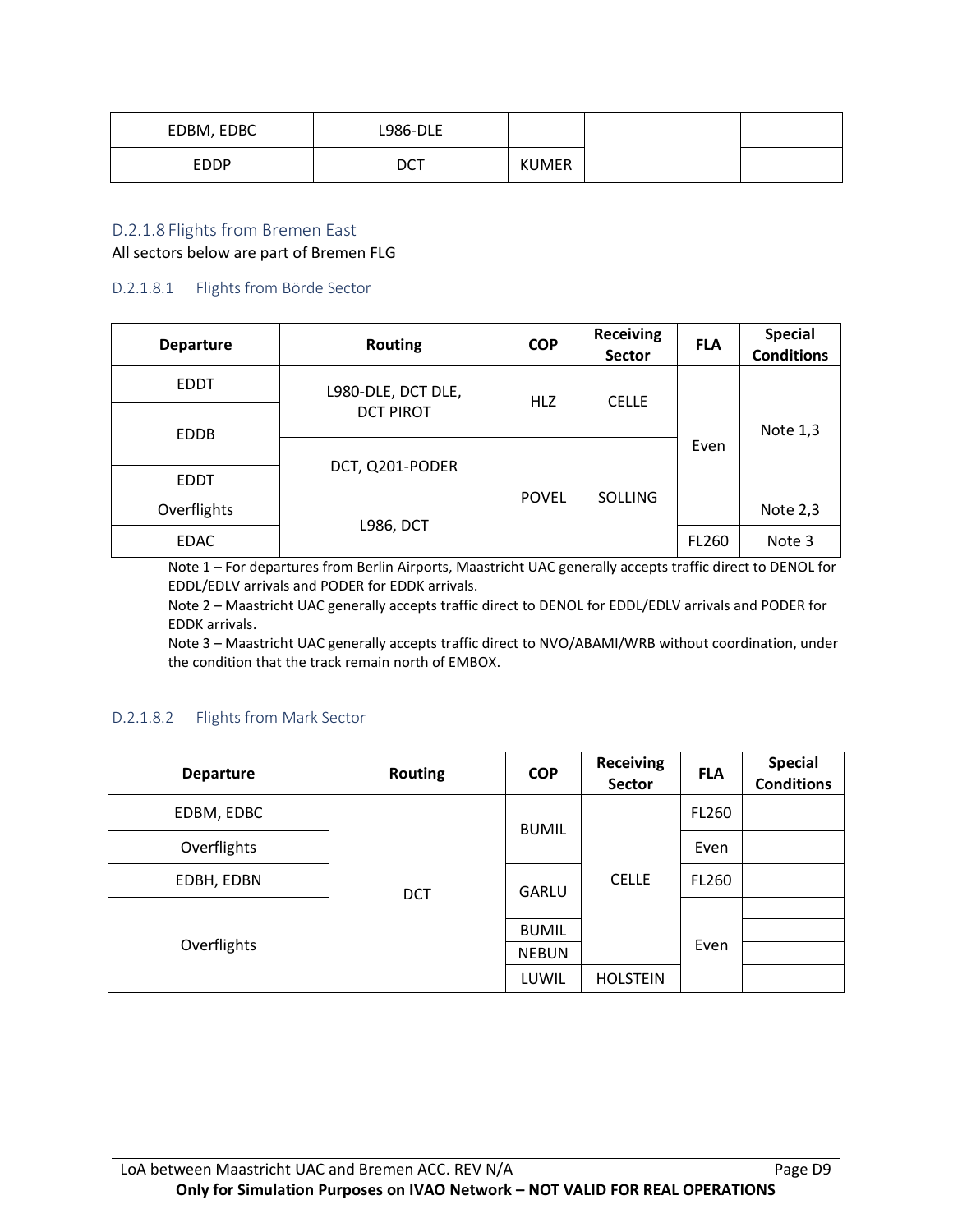#### D.2.1.8.3 Flights from Müritz Sector

| <b>Departure</b>       | <b>Routing</b> | <b>COP</b>   | <b>Receiving</b><br>Sector | <b>FLA</b>   | <b>Special</b><br><b>Conditions</b> |
|------------------------|----------------|--------------|----------------------------|--------------|-------------------------------------|
| EDBN, EDAH, Barth EDBH | <b>DCT</b>     | <b>BERIM</b> | <b>HOLSTEIN</b>            | <b>FL260</b> |                                     |
| Overflights            |                |              |                            | Even         |                                     |
|                        |                | AMISO        |                            |              |                                     |
|                        |                | <b>ROSOK</b> |                            |              |                                     |

#### D.3 Special Procedures

In case there is a high traffic flow for arrivals to EDDH, EDHI and EDHL via NOLGO, Bremen ACC may request the activation of the following procedure:

- D.3.1 Celle Sector shall endeavour to sequence the arrivals to the mentioned airfields by 6 NM or more, constant or increasing and independent of the destination. Silent transfer of communication applies if this condition is met.
- D.3.2 If the above can not be achieved, different levels or parallel headings can be used. Bremen North Sector shall be informed of this, on case by case basis.

#### D.4 VFR Flights

Not applicable.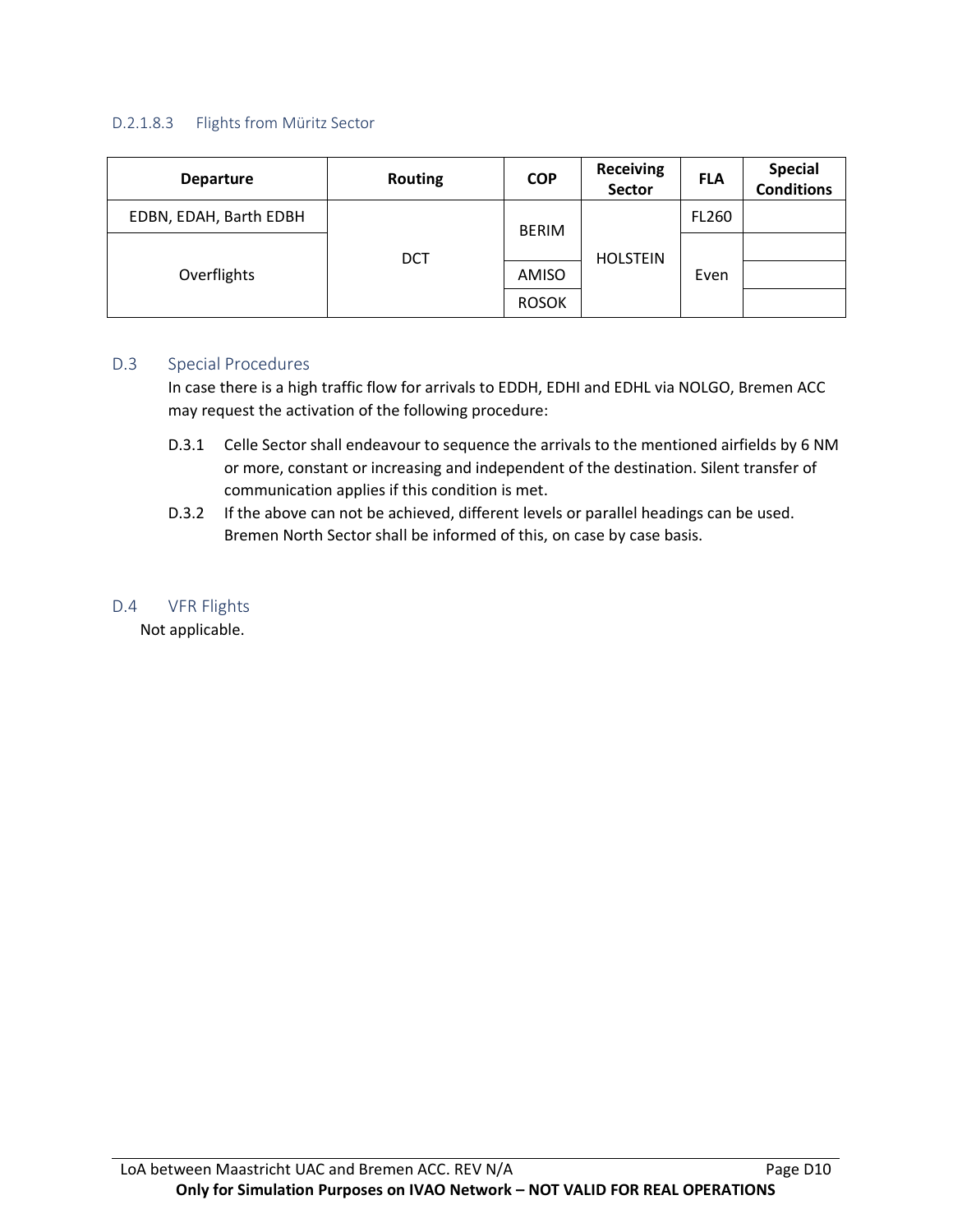# Annex E.

# Transfer of Control and Transfer of Communications

Effective: 2021-05-02 Revised: N/A

- E.1 Transfer of Control
- E.1.1 Transfer of control shall take place at the AoR boundary, unless otherwise specified in paragraph E.3.
- E.2 Transfer of Communication
- E.2.1 Transfer of communication shall take place not later than the transfer of control, unless otherwise coordinated. Transfer of CPDLC shall commence concurrently with transfer of voice communications.
- E.2.2 Frequency allocation and sector arrangement of Maastricht UAC
- E.2.2.1 Maastricht UAC Sectors

| <b>Receiving Sector</b>    | <b>Vertical Limits</b> | <b>VHF</b>  |  |
|----------------------------|------------------------|-------------|--|
| Celle<br>$FL 245 - FL 660$ |                        |             |  |
| Solling                    | $FL 245 - FL 660$      | 131.380 MHz |  |
| Ruhr                       | $FL 245 - FL 660$      |             |  |
| Muenster                   | $FL 245 - FL 660$      | 133.215 MHz |  |
| Jever                      | $FL 245 - FL 660$      |             |  |
| Holstein                   | FL 245 - FL 660        | 134.705 MHz |  |

- E.2.3 Frequency allocation and sector arrangement of Bremen ACC
- E.2.3.1 Bremen ACC Sectors

| <b>Receiving Sector</b> | <b>Vertical Limits</b> | VHF         |
|-------------------------|------------------------|-------------|
| W                       | GND – FL 245           | 123.925 MHz |
|                         | $GND$ – FL 245         | 136.050 MHz |

### E.3 Specific Points for Transfer of Control and Transfer of Communications Not applicable.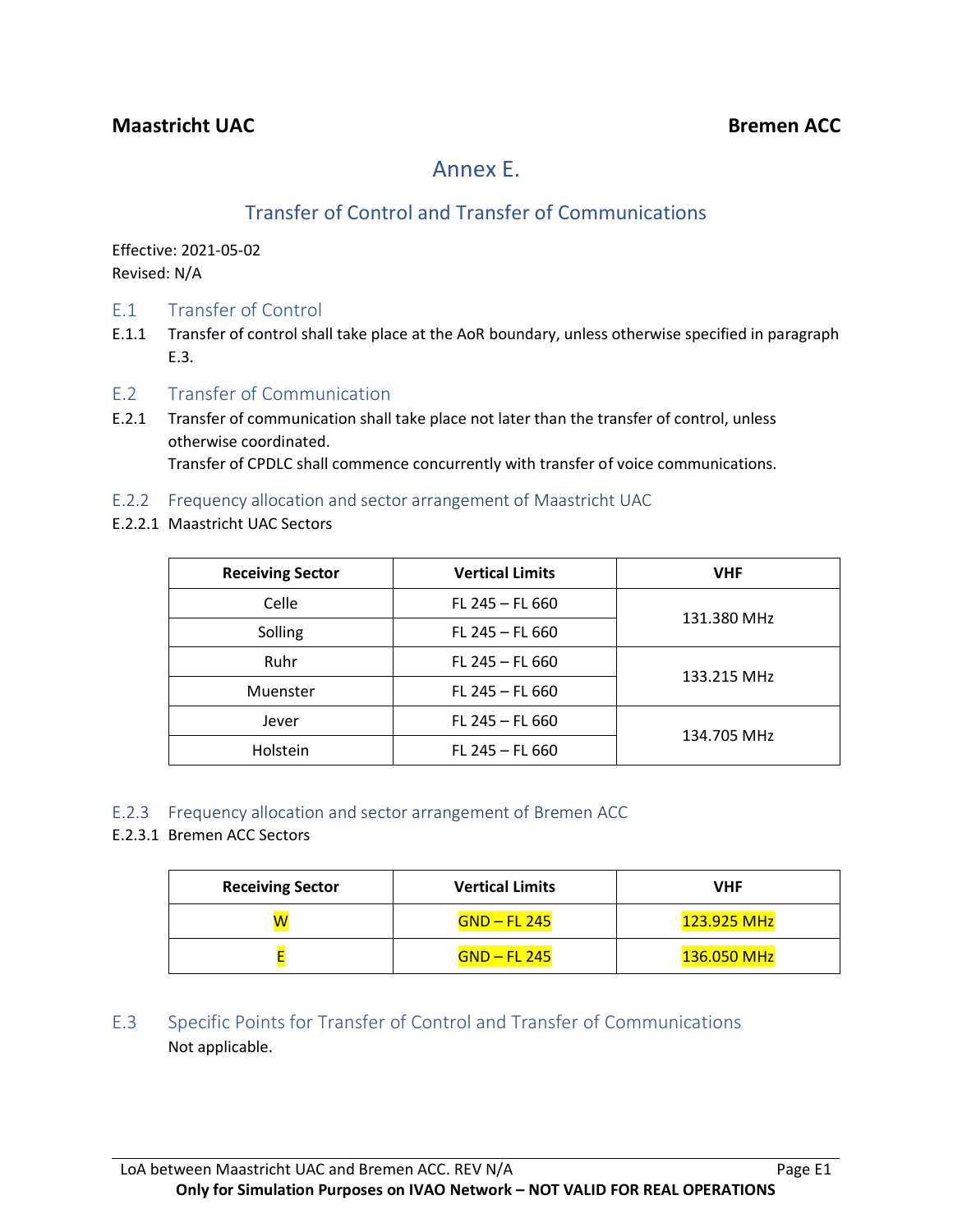# Annex F.

## ATS Surveillance Based Coordination Procedures

Effective: 2021-05-02 Revised: N/A

### F.1 General

- F.1.1 Transfer of identification and transfer of control between Maastricht UAC and Bremen ACC will be subject to the serviceability of the respective surveillance systems.
- F.1.2 In case of any doubt about the identity of an aircraft, nothing in the provisions of this Annex, prevents the use of other methods for the identification of an aircraft.

### F.2 Transfer of Aircraft Identification

- F.2.1 Transfer of aircraft identification between Maastricht UAC and Bremen ACC is normally performed by:
	- notification of A1000, indicating that the Mode S aircraft identification feature transmitted by the transponder has been verified; or
	- if the aircraft identification is not correct or has not been verified, or if the aircraft is not Mode S equipped: by notification of the aircraft discrete SSR code.
- F.2.2 When discrete SSR codes are used for transfer of identification, they shall be assigned in accordance with ORCAM.
- F.2.3 Any change of SSR code by the accepting ATS Unit may only take place after the transfer of control point.
- F.2.4 The accepting ATS Unit shall be notified of any observed irregularity in the operation of SSR transponders or ADS-B transmitters.
- F.2.5 In the event that the accepting ATS unit is unable to process code A1000, it shall immediately advise the transferring ATS unit. Thereafter, unless otherwise coordinated, the transferring ATS unit shall change relevant instances of A1000 to a discrete SSR code determined in accordance with ORCAM.

### F.3 Transfer of Control

- F.3.1 Radar Separation minimum shall be **5** NM.
- F.3.2 A minimum distance of **2.5** NM to the boundary line of responsibility shall be observed when vectoring aircraft, except when a transfer of radar control has previously been coordinated.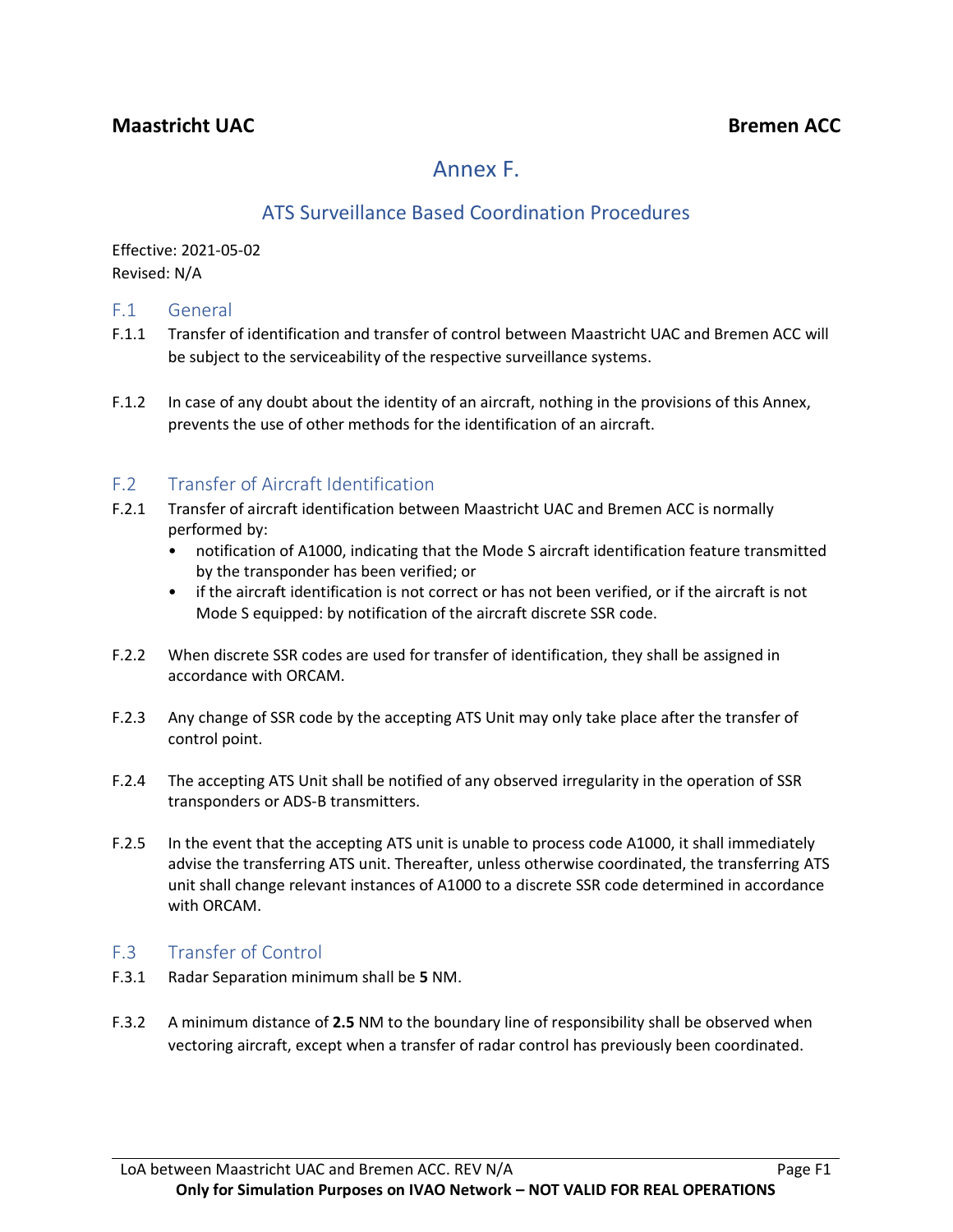### F.3.3 Transfer of Control without systematic use of direct communication (Silent Transfer of Control)

Transfer of control may be effected without systematic use of bi-directional speech facilities provided the minimum distance between successive aircraft about to be transferred is **10** NM and constant or increasing.

F.3.3.1 The transferring controller shall inform the accepting controller of any level, speed or vectoring instructions given to aircraft prior to its transfer and which modify its anticipated flight progress at the point of transfer.

Note: When using Mach-number speed control, pilots concerned shall be instructed to report their assigned machnumber to the accepting ATS Unit upon initial contact.

F.3.3.2 The accepting controller may terminate the silent transfer of control at any time, normally with an advance notice of **10** minutes.

### F.3.4 Transfer of Control with use of direct communication

Transfer of control may be effected with the use of bi-directional speech facilities, provided the minimum distance between the aircraft does not reduce to less than **5** NM, and:

• identification has been transferred to or has been established directly by the accepting controller;

• the accepting controller is informed of any level, speed or vectoring instructions applicable to the aircraft at the point of transfer;

• communication with the aircraft is retained by the transferring controller until the accepting controller has agreed to assume responsibility for providing ATS surveillance service to the aircraft. Thereafter, the aircraft should be instructed to change over to the appropriate frequency and from that point is the responsibility of the accepting controller.